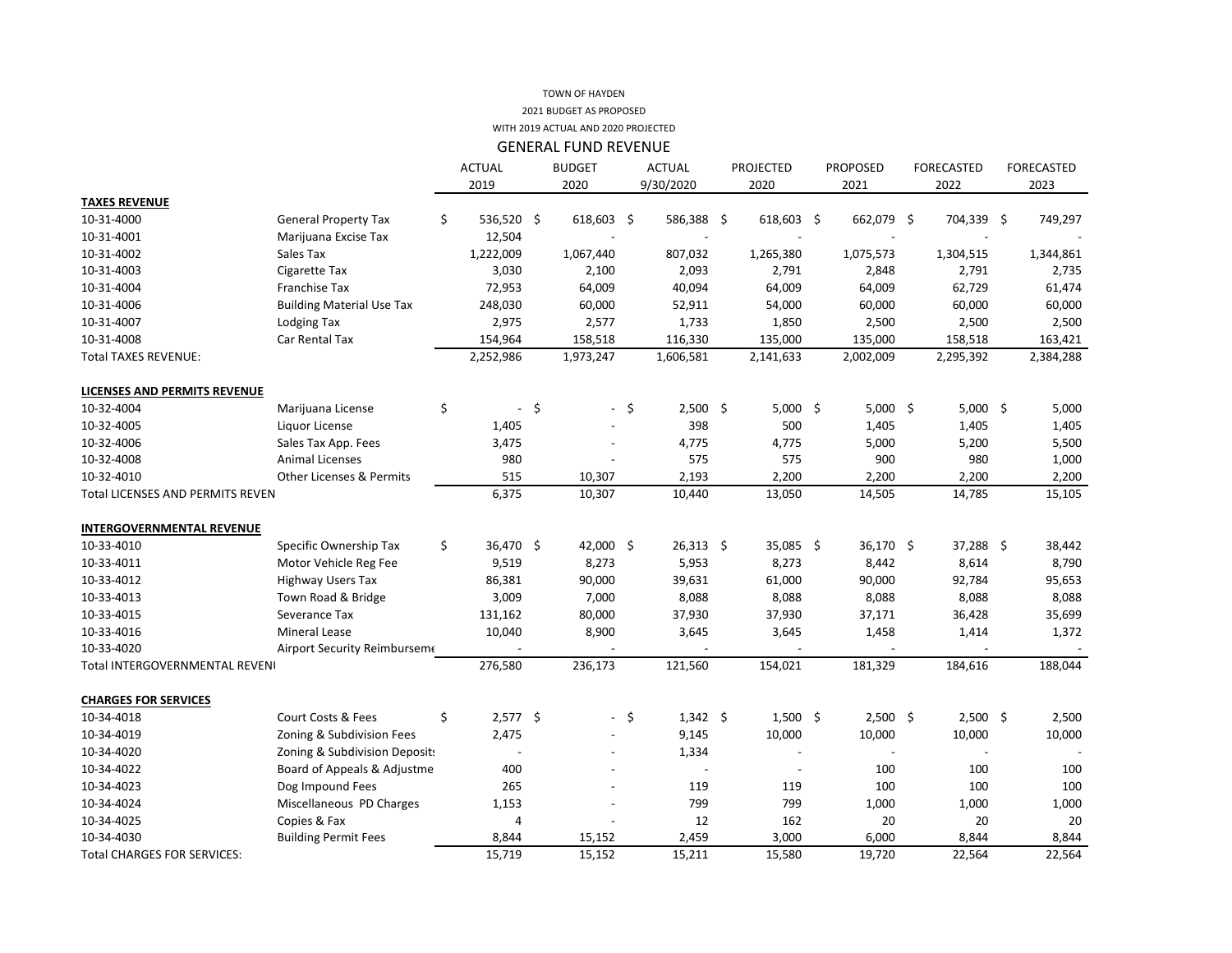|                                            |                                          | <b>ACTUAL</b><br>2019    | <b>BUDGET</b><br>2020    | <b>ACTUAL</b><br>9/30/2020 | <b>PROJECTED</b><br>2020 | <b>PROPOSED</b><br>2021 |        | <b>FORECASTED</b><br>2022 | <b>FORECASTED</b><br>2023 |
|--------------------------------------------|------------------------------------------|--------------------------|--------------------------|----------------------------|--------------------------|-------------------------|--------|---------------------------|---------------------------|
| <b>TRANSFERS</b>                           |                                          |                          |                          |                            |                          |                         |        |                           |                           |
| 10-39-6005                                 | Transfer to CTF replaced with 10-70-3000 | 85,417                   | $\overline{\phantom{a}}$ |                            |                          |                         |        |                           |                           |
| <b>Total TRANSFERS:</b>                    |                                          | 85,417                   | $\overline{\phantom{a}}$ | $\overline{\phantom{0}}$   | $\blacksquare$           |                         |        |                           |                           |
| <b>LEGISLATIVE EXPENDITURES</b>            |                                          |                          |                          |                            |                          |                         |        |                           |                           |
| 10-46-5000                                 | <b>Council Salaries</b>                  | \$<br>$7,950$ \$         | $8,600$ \$               | $5,625$ \$                 | $7,500$ \$               | $8,000$ \$              |        | $8,000$ \$                | 8,000                     |
| 10-46-5001                                 | <b>Social Security</b>                   | 493                      |                          | 349                        | 465                      | 465                     |        | 465                       | 465                       |
| 10-46-5003                                 | <b>Workers Compensation</b>              | (45)                     |                          | 284                        | 379                      | 386                     |        | 386                       | 386                       |
| 10-46-5006                                 | Medicare                                 | 115                      |                          | 82                         | 109                      | 109                     |        | 109                       | 109                       |
| 10-46-6002                                 | Audit                                    | 14,975                   | 15,000                   | 16,625                     | 16,625                   | 17,000                  |        | 18,000                    | 19,000                    |
| 10-46-6004                                 | Miscellaneous                            | 4,724                    | 3,000                    | 433                        | 500                      | 500                     |        | 500                       | 500                       |
| 10-46-6007                                 | <b>Advertising &amp; Legal Notices</b>   | 21                       | 250                      | 40                         | 100                      | 100                     |        | 100                       | 100                       |
| 10-46-6010                                 | Education/Memberships/Travel             | 2,414                    | 2,000                    | 4,021                      | 5,000                    | 5,000                   |        | 5,000                     | 5,000                     |
| 10-46-6012                                 | Treasurer Fee Exp.                       | 9,924                    | 12,372                   | 12,233                     | 12,372                   | 13,242                  |        | 13,710                    | 14,585                    |
| Total LEGISLATIVE EXPENDITURES:            |                                          | 40,571                   | 41,222                   | 39,691                     | 43,049                   | 44,802                  |        | 46,270                    | 48,145                    |
| <b>MUNICIPAL COURT EXPENDITURES</b>        |                                          |                          |                          |                            |                          |                         |        |                           |                           |
| 10-47-5000                                 | <b>Judicial Salaries</b>                 | \$<br>$6,010$ \$         | $12,000$ \$              | 4,500 \$                   | $6,000$ \$               | $6,000$ \$              |        | $6,000$ \$                | 6,000                     |
| 10-47-5001                                 | <b>Social Security</b>                   | 693                      |                          | 546                        | 728                      | 714                     |        | 744                       | 775                       |
| 10-47-5002                                 | Unemployment                             | 34                       |                          | 26                         | 35                       | 35                      |        | 36                        | 38                        |
| 10-47-5003                                 | <b>Workers Compensation</b>              | 24                       | $\overline{\phantom{a}}$ | 142                        | 189                      | 193                     |        | 201                       | 209                       |
| 10-47-5006                                 | Medicare                                 | 162                      |                          | 128                        | 170                      | 167                     |        | 174                       | 181                       |
| 10-47-5008                                 | Part-time Wages                          | 5,156                    |                          | 4,207                      | 5,609                    | 5,345                   |        | 5,568                     | 5,800                     |
| 10-47-6000                                 | Travel                                   | 412                      | 1,000                    |                            |                          | 500                     |        | 500                       | 500                       |
| 10-47-6003                                 | <b>Office Supplies</b>                   | 66                       | 100                      | 55                         | 60                       | 100                     |        | 100                       | 100                       |
| 10-47-6004                                 | Miscellaneoous                           |                          |                          | 474                        | 474                      |                         |        |                           |                           |
| 10-47-6010                                 | Education / Membership                   | 2,432                    | 1,900                    | 355                        | 400                      | 1,500                   |        | 1,500                     | 1,500                     |
| <b>Total MUNICIPAL COURT EXPENDITURES:</b> |                                          | 14,988                   | 15,000                   | 10,433                     | 13,666                   | 14,553                  |        | 14,822                    | 15,102                    |
| <b>EXECUTIVE EXPENDITURES</b>              |                                          |                          |                          |                            |                          |                         |        |                           |                           |
| 10-48-5000                                 | <b>Mayor Salary</b>                      | \$<br>$1,350$ \$         | $1,500$ \$               | $1,350$ \$                 | $1,500$ \$               | $1,500$ \$              |        | $1,500$ \$                | 1,500                     |
| 10-48-5001                                 | <b>Social Security</b>                   | 84                       |                          | 84                         | 112                      | 112                     |        | 112                       | 112                       |
| 10-48-5003                                 | <b>Workers Compensation</b>              | 39                       | $\overline{\phantom{a}}$ | 142                        | 189                      | 193                     |        | 193                       | 193                       |
| 10-48-5006                                 | Medicare                                 | 20                       | $\overline{\phantom{m}}$ | 20                         | 26                       | 26                      |        | 26                        | 26                        |
| 10-48-6000                                 | Travel                                   | 528                      | 1,000                    |                            |                          | 1,000                   |        | 1,000                     | 1,000                     |
| 10-48-6004                                 | Miscellaneous                            |                          | 200                      |                            |                          | 200                     |        | 200                       |                           |
| Total EXECUTIVE EXPENDITURES:              |                                          | 2,019                    | 2,700                    | 1,595                      | 1,827                    | 3,031                   |        | 3,031                     | 2,831                     |
| <b>ELECTION EXPENDITURES</b>               |                                          |                          |                          |                            |                          |                         |        |                           |                           |
| 10-49-6009                                 | Professional Services & Judges           | \$<br>- \$               | $8,500$ \$               | 72 \$                      | $1,000$ \$               |                         | $-$ \$ | $1,000$ \$                |                           |
| Total ELECTION EXPENDITURES:               |                                          | $\overline{\phantom{a}}$ | 8,500                    | 72                         | 1,000                    | $\blacksquare$          |        | 1,000                     |                           |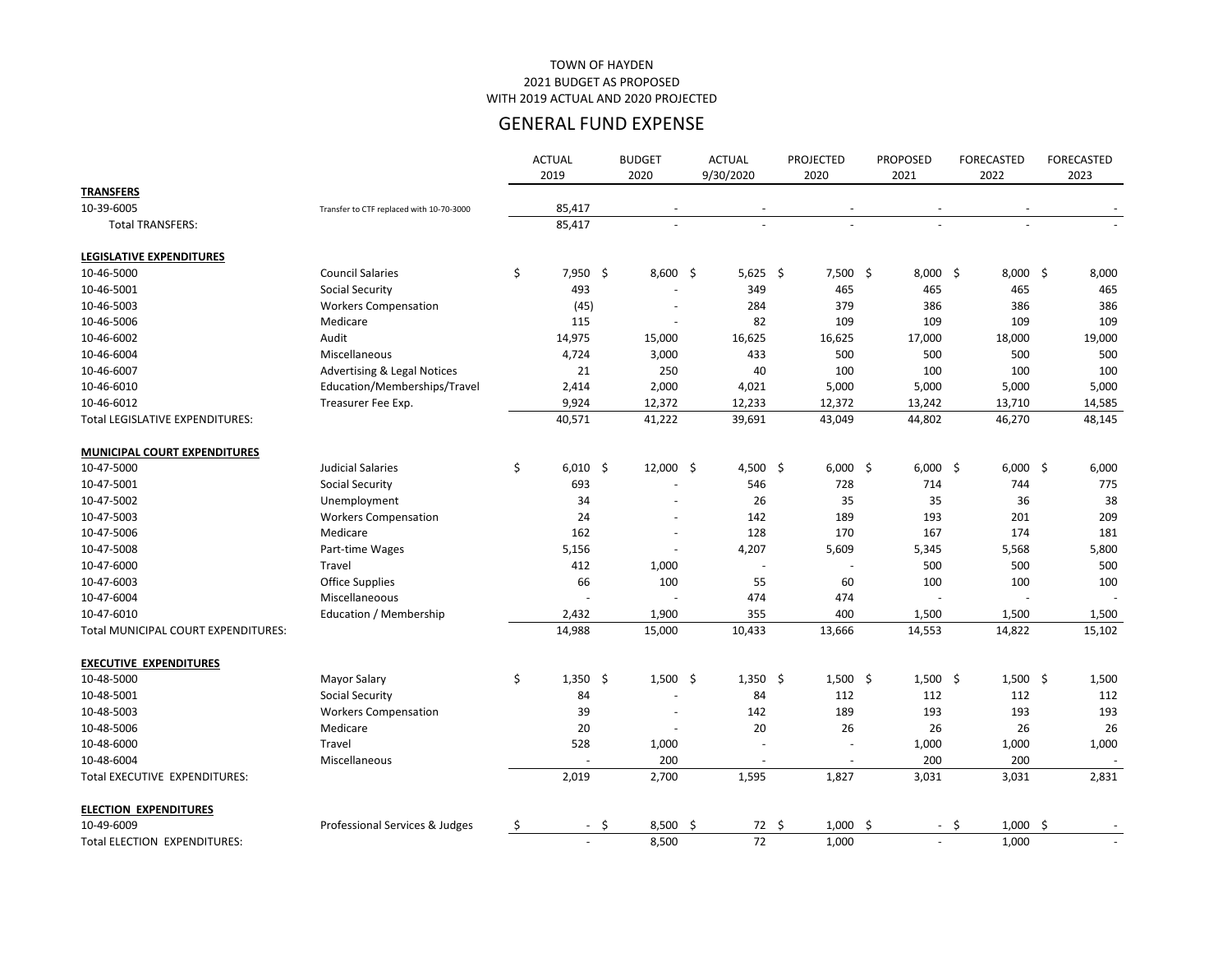| <b>ADMINISTRATION EXPENDITURES</b> |                                        |                     |                          |             |              |             |              |         |
|------------------------------------|----------------------------------------|---------------------|--------------------------|-------------|--------------|-------------|--------------|---------|
| 10-50-5000                         | Salaries & Wages                       | \$<br>$94,413$ \$   | 239,018 \$               | $91,593$ \$ | $122,124$ \$ | 123,984 \$  | $129,150$ \$ | 134,531 |
| 10-50-5001                         | <b>Social Security</b>                 | 11,738              |                          | 8,303       | 11,070       | 11,531      | 12,012       | 12,512  |
| 10-50-5002                         | Unemployment                           | 404                 |                          | 376         | 502          | 523         | 544          | 567     |
| 10-50-5003                         | <b>Workers Compensation</b>            | 269                 |                          | 1,136       | 1,514        | 1,578       | 1,643        | 1,712   |
| 10-50-5004                         | Health Insurance                       | 68,525              | $\overline{\phantom{a}}$ | 47,942      | 63,923       | 66,586      | 69,361       | 72,251  |
| 10-50-5005                         | <b>Retirement Expense</b>              | 9,395               | $\overline{\phantom{a}}$ | 8,535       | 11,381       | 11,855      | 12,349       | 12,863  |
| 10-50-5006                         | Medicare                               | 2,088               | $\overline{\phantom{a}}$ | 1,942       | 2,589        | 2,697       | 2,809        | 2,927   |
| 10-50-5007                         | <b>Administrative Overtime</b>         | 28                  |                          |             |              |             |              |         |
| 10-50-5008                         | Part-time Wages                        | 40,836              | $\overline{\phantom{a}}$ | 29,878      | 39,838       | 40,651      | 41,481       | 42,327  |
| 10-50-5011                         | <b>HRA Account</b>                     | 19,856              |                          | 22,284      | 20,000       | 20,000      | 20,000       | 20,000  |
| 10-50-6000                         | Travel                                 | 3,313               | 4,000                    | 708         | 1,000        | 1,000       | 1,000        | 1,000   |
| 10-50-6002                         | Postage                                | 1,163               | 1,500                    | 1,105       | 1,300        | 900         | 900          | 900     |
| 10-50-6003                         | <b>Office Supplies</b>                 | 1,665               | 1,500                    | 1,404       | 1,450        | 1,000       | 1,000        | 1,000   |
| 10-50-6004                         | Miscellaneous                          | 19,736              | 9,000                    | 11,614      | 11,650       | 10,000      | 10,000       | 10,000  |
| 10-50-6005                         | Insurance                              | 12,498              | 12,500                   | 9,715       | 13,019       | 13,561      | 14,126       | 14,715  |
| 10-50-6007                         | <b>Advertising &amp; Legal Notices</b> | 484                 | 1,000                    | 358         | 500          | 500         | 500          | 500     |
| 10-50-6008                         | <b>Professional Services</b>           | 56,629              | 55,000                   | 36,565      | 48,754       | 55,000      | 50,000       | 50,000  |
| 10-50-6009                         | Vehicle Expense                        |                     |                          |             |              |             |              |         |
| 10-50-6010                         | Education/Memberships                  | 11,865              | 15,000                   | 1,780       | 1,800        | 10,000      | 10,000       | 10,000  |
| 10-50-6012                         | Donations                              | 9,841               | 5,000                    | 6,300       | 6,300        | 5,000       | 5,000        | 5,000   |
| 10-50-7001                         | Telephone                              | 5,699               | 7,000                    | 3,985       | 5,314        | 5,535       | 5,766        | 6,006   |
| Total ADMINISTRATION EXPENDITURES: |                                        | 370,445             | 350,518                  | 285,524     | 364,027      | 381,901     | 387,641      | 398,811 |
| PLANNING EXPENDITURES              |                                        |                     |                          |             |              |             |              |         |
| 10-51-5000                         | Salaries & Wages                       | \$<br>$9,581$ \$    | 45,000 \$                | $27,342$ \$ | $36,456$ \$  | $37,011$ \$ | $38,553$ \$  | 40,160  |
| 10-51-5001                         | <b>Social Security</b>                 | 574                 |                          | 1,875       | 2,501        | 2,539       | 2,645        | 2,755   |
| 10-51-5002                         | Unemployment                           | 26                  |                          | 85          | 113          | 115         | 120          | 125     |
| 10-51-5004                         | <b>Planning Benefits</b>               | 145                 |                          | 867         | 1,156        | 1,174       | 1,223        | 1,273   |
| 10-51-5005                         | Retirement                             | 606                 |                          | 1,979       | 2,638        | 2,679       | 2,790        | 2,906   |
| 10-51-5006                         | Medicare                               | 134                 |                          | 439         | 585          | 594         | 618          | 644     |
| 10-51-6007                         | <b>Advertising &amp; Legal Notices</b> | 529                 | 700                      | 801         | 1,200        | 1,200       | 1,200        | 1,200   |
| 10-51-6008                         | <b>Professional Services</b>           | 35,615              | 168,000                  | 124,429     | 168,000      | 5,000       | 5,000        | 5,000   |
| 10-51-6010                         | Education / Travel                     |                     |                          | 533         | 533          | 2,000       | 2,000        | 2,000   |
| 10-51-6050                         | Developer review                       |                     | 40,000                   |             |              |             |              |         |
| Total PLANNING EXPENDITURES:       |                                        | 47,209              | 253,700                  | 158,350     | 213,182      | 52,311      | 54,149       | 56,063  |
|                                    |                                        |                     |                          |             |              |             |              |         |
| <b>INFO TECH EXPENDITURES</b>      |                                        |                     |                          |             |              |             |              |         |
| 10-52-6006                         | Repairs & Maintenance                  | \$<br>$201 \quad $$ | $1,000$ \$               | $9,551$ \$  | $10,000$ \$  | $10,000$ \$ | $10,000$ \$  | 10,000  |
| 10-52-6008                         | <b>Professional Services</b>           | 20,052              | 20,000                   | 7,855       | 8,000        | 10,000      | 10,000       | 10,000  |
| 10-52-6011                         | Copier/Printer                         | 3,932               | 3,500                    | 2,230       | 3,500        | 3,500       | 3,500        | 3,500   |
| 10-52-9000                         | <b>Equipment Replacement</b>           | 19,140              | 4,000                    | 269         | 2,000        | 3,000       | 3,000        | 3,000   |
| Total INFO TECH EXPENDITURES:      |                                        | 43,326              | 28,500                   | 19,905      | 23,500       | 26,500      | 26,500       | 26,500  |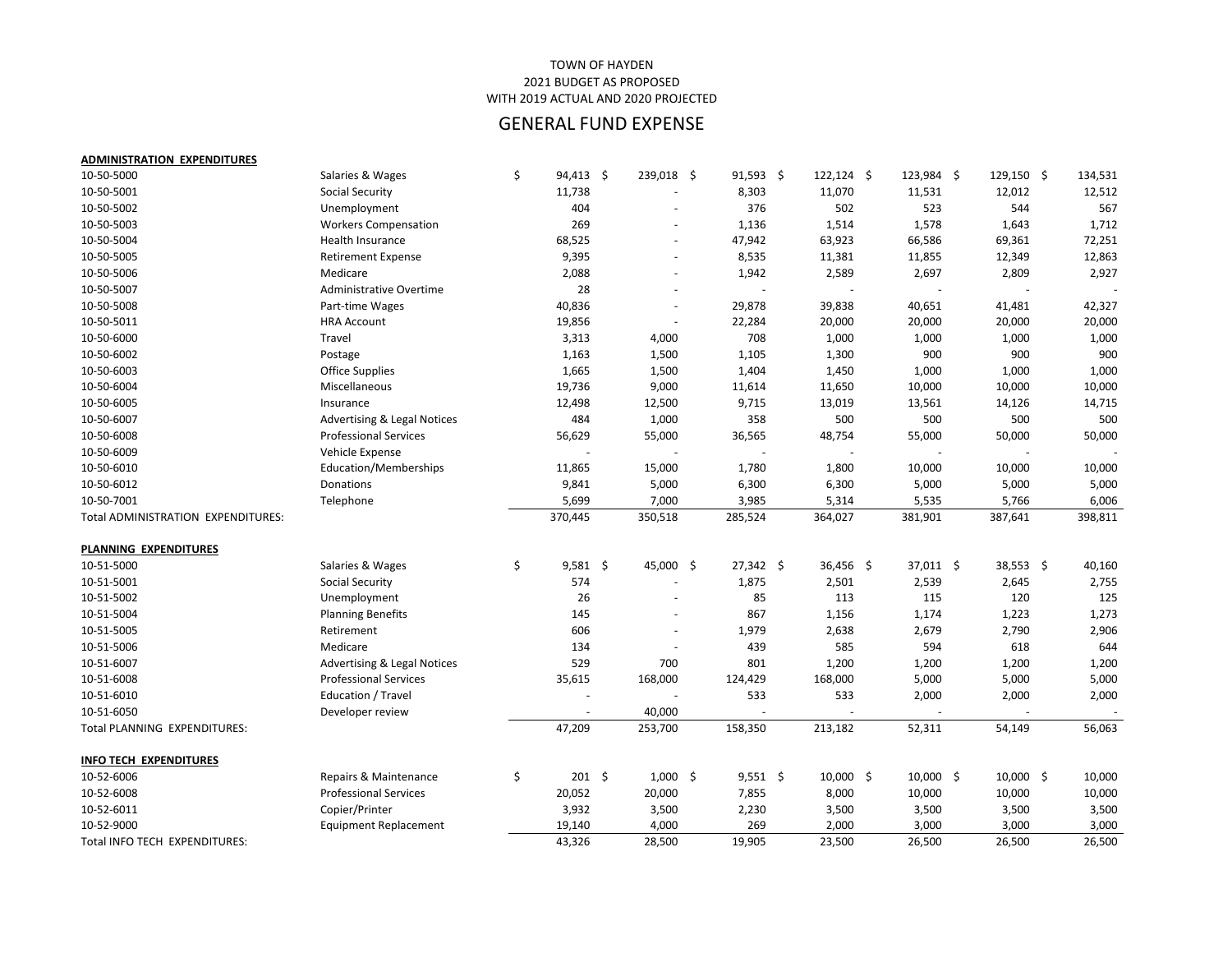| TH & STRUCTURES EXPENDITURES        |                                        |                  |            |            |              |            |            |            |           |
|-------------------------------------|----------------------------------------|------------------|------------|------------|--------------|------------|------------|------------|-----------|
| 10-53-6000                          | <b>Contract Services</b>               | \$<br>$2,425$ \$ |            | $1,500$ \$ | $1,625$ \$   | $1,625$ \$ | $1,500$ \$ | $1,500$ \$ | 1,500     |
| 10-53-6005                          | Insurance                              | 8,124            | 9,730      |            | 6,315        | 8,420      | 8,863      | 9,330      | 9,821     |
| 10-53-6006                          | Repairs & Maintenance                  | 8,561            | 1,500      |            | 1,948        | 50,000     | 1,000      | 1,000      | 1,000     |
| 10-53-6020                          | <b>Museum Building Maintenance</b>     | 2,500            | 2,500      |            | 2,500        | 2,500      | 2,500      | 2,500      | 2,500     |
| 10-53-7000                          | Utilities                              | 5,588            | 6,200      |            | 4,680        | 6,240      | 6,500      | 6,771      | 7,053     |
| 10-53-9000                          | <b>Equipment Replacement</b>           | 604              | 20,000     |            | 20,100       | 20,100     | 1,000      | 1,000      | 1,000     |
| Total TH & STRUCTURES EXPENDITURES: |                                        | 27,801           | 41,430     |            | 37,168       | 88,885     | 21,363     | 22,100     | 22,873    |
| POLICE DEPT EXPENDITURES            |                                        |                  |            |            |              |            |            |            |           |
| 10-54-5000                          | Salaries & Wages                       | \$<br>437,078 \$ | 704,663 \$ |            | $325,323$ \$ | 433,764 \$ | 440,370 \$ | 489,300 \$ | 509,687   |
| 10-54-5001                          | <b>Social Security</b>                 | 36,286           |            |            | 23,664       | 31,552     | 32,032     | 35,591     | 37,074    |
| 10-54-5002                          | Unemployment                           | 1,688            |            |            | 1,111        | 1,481      | 1,503      | 1,670      | 1,740     |
| 10-54-5003                          | <b>Workers Compensation</b>            | 2,688            |            |            | 11,359       | 15,145     | 15,376     | 17,084     | 17,796    |
| 10-54-5004                          | Health Insurance                       | 114,788          |            |            | 99,082       | 132,110    | 137,614    | 152,905    | 159,276   |
| 10-54-5005                          | Pension Expense                        | 22,475           |            |            | 11,484       | 22,475     | 22,817     | 25,353     | 26,409    |
| 10-54-5006                          | Medicare                               | 8,486            |            |            | 5,534        | 7,379      | 7,491      | 8,324      | 8,671     |
| 10-54-5007                          | <b>Public Safety Overtime</b>          | 57,467           |            |            | 36,473       | 48,630     | 45,000     | 42,750     | 40,613    |
| 10-54-5008                          | Part-time Wages                        |                  |            |            |              |            |            |            |           |
| 10-54-5009                          | <b>Airport Security Wages</b>          | 40,184           | 55,000     |            | 31,515       | 37,000     | 47,726     | 50,000     | 50,000    |
| 10-54-6002                          | Ammunition                             | 1,767            | 3,100      |            | 2,659        | 2,800      | 2,500      | 2,500      | 2,500     |
| 10-54-6003                          | <b>Office Supplies</b>                 | 1,648            | 1,545      |            | 1,188        | 1,300      | 1,600      | 1,600      | 1,600     |
| 10-54-6005                          | Insurance                              | 13,123           | 14,917     |            | 10,201       | 13,601     | 15,113     | 15,742     | 16,398    |
| 10-54-6006                          | Repairs & Maintenance                  | 1,967            | 1,500      |            | 670          | 1,000      | 1,000      | 1,000      | 1,000     |
| 10-54-6007                          | <b>Advertising &amp; Legal Notices</b> | 1,024            | 1,500      |            |              | 500        | 1,000      | 1,000      | 1,000     |
| 10-54-6008                          | <b>Professional Services</b>           | 2,152            | 5,000      |            | 3,242        | 3,242      | 23,500     | 23,500     | 23,500    |
| 10-54-6009                          | Vehicle Expense                        | 15,460           | 25,000     |            | 9,150        | 10,000     | 15,000     | 15,000     | 15,000    |
| 10-54-6010                          | Education/Membership/Travel            | 14,165           | 37,000     |            | 4,432        | 6,000      | 34,500     | 35,500     | 25,500    |
| 10-54-6011                          | Copier/Printer                         | 3,437            | 2,678      |            | 2,633        | 3,500      | 3,500      | 3,500      | 3,500     |
| 10-54-6013                          | Uniforms                               | 7,247            | 6,180      |            | 4,338        | 4,500      | 8,000      | 8,000      | 6,000     |
| 10-54-6014                          | <b>General Operating Expense</b>       | 5,690            | 4,120      |            | 3,169        | 3,500      | 5,500      | 5,500      | 5,500     |
| 10-54-6015                          | <b>Building</b>                        | 19,689           | 20,000     |            | 11,530       | 12,000     | 12,000     | 10,000     | 10,000    |
| 10-54-6020                          | Computer Programs/Equipment            | 7,614            | 8,755      |            | 6,409        | 7,500      | 17,300     | 29,800     | 29,800    |
| 10-54-7000                          | <b>Utilities</b>                       | 11,772           | 13,390     |            | 9,323        | 12,430     | 12,948     | 13,488     | 14,050    |
| 10-54-7001                          | Telephone                              | 10,688           | 10,665     |            | 5,911        | 7,881      | 8,209      | 8,551      | 8,908     |
| 10-54-9000                          | <b>Equipment Replacement</b>           | 29,116           | 30,000     |            | 41,228       | 42,000     | 30,000     | 30,000     | 15,000    |
| 10-54-9025                          | Lease Payment - Service Fund           | 50,000           | 25,000     |            | 18,750       | 25,000     | 25,000     | 35,000     | 35,000    |
| 10-54-9050                          | Lease Payment -Police Station          | 106,700          | 106,720    |            | 53,510       | 106,700    | 106,700    | 106,700    | 106,700   |
| Total POLICE DEPT EXPENDITURES:     |                                        | 1,024,398        | 1,076,733  |            | 733,888      | 992,991    | 1,073,301  | 1,169,359  | 1,172,221 |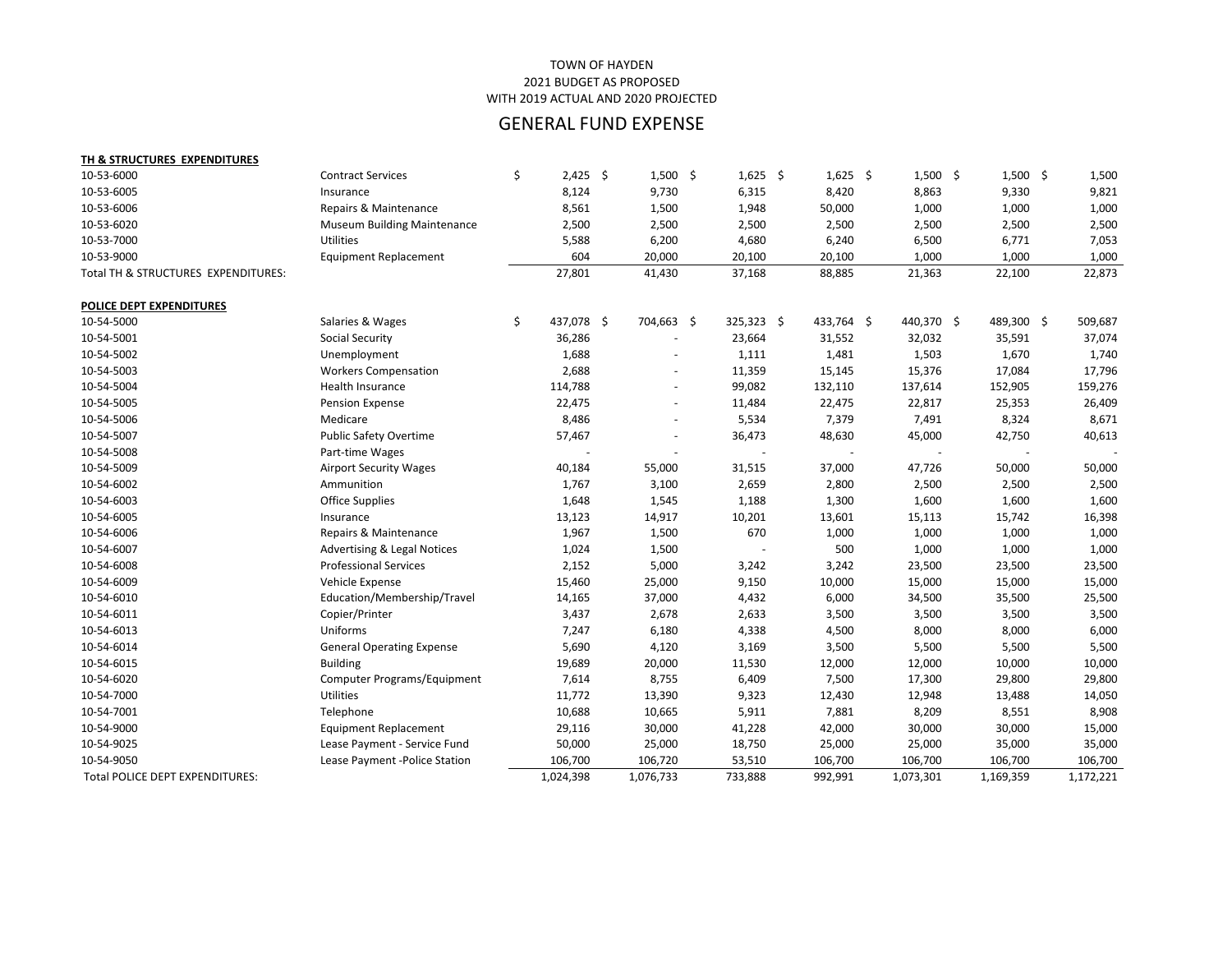### 2021 BUDGET AS PROPOSED WITH 2019 ACTUAL AND 2020 PROJECTED TOWN OF HAYDEN

| <b>ECON DEVELOPMENT EXPENDITURES</b> |                                  |                         |                          |            |                          |                                |      |            |         |
|--------------------------------------|----------------------------------|-------------------------|--------------------------|------------|--------------------------|--------------------------------|------|------------|---------|
| 10-55-6000                           | Travel                           | \$<br>$511 \; \text{S}$ | $-$ \$                   | $-$ \$     | $\overline{\phantom{a}}$ | \$<br>$\overline{\phantom{a}}$ | - \$ | $-$ \$     |         |
| 10-55-6004                           | Miscellaneous                    | 10,102                  |                          |            |                          |                                |      |            |         |
| 10-55-6010                           | Education                        | 668                     |                          |            |                          |                                |      |            |         |
| 10-55-6011                           | Memberships                      | 7,589                   |                          |            |                          |                                |      |            |         |
| 10-55-6014                           | <b>General Operating Expense</b> | 4,409                   |                          |            |                          |                                |      |            |         |
| 10-55-8000                           | Prof. Services/Capital Project   | 91,628                  |                          |            |                          |                                |      |            |         |
| Total ECON DEVELOPMENT EXPENDITURES: |                                  | 114,906                 |                          |            |                          |                                |      |            |         |
| <b>STREETS DEPT EXPENDITURES</b>     |                                  |                         |                          |            |                          |                                |      |            |         |
| 10-56-5000                           | Salaries & Wages                 | \$<br>192,167 \$        | 328,181 \$               | 142,868 \$ | 190,491 \$               | 193,392 \$                     |      | 201,450 \$ | 209,843 |
| 10-56-5001                           | <b>Social Security</b>           | 14,893                  |                          | 11,286     | 15,048                   | 15,277                         |      | 15,914     | 16,577  |
| 10-56-5002                           | Unemployment                     | 680                     |                          | 522        | 696                      | 707                            |      | 736        | 767     |
| 10-56-5003                           | <b>Workers Compensation</b>      | 2,083                   |                          | 8,803      | 11,737                   | 11,916                         |      | 12,413     | 12,930  |
| 10-56-5004                           | <b>Health Insurance</b>          | 34,734                  | $\overline{\phantom{a}}$ | 53,008     | 70,677                   | 71,754                         |      | 74,743     | 77,858  |
| 10-56-5005                           | <b>Pension Expense</b>           | 13,378                  |                          | 7,981      | 10,641                   | 10,803                         |      | 11,253     | 11,722  |
| 10-56-5006                           | Medicare                         | 3,483                   |                          | 2,639      | 3,519                    | 3,573                          |      | 3,721      | 3,876   |
| 10-56-5007                           | <b>Streets Overtime</b>          | 28,587                  |                          | 22,242     | 29,655                   | 30,107                         |      | 31,361     | 32,668  |
| 10-56-5008                           | Seasonal and PT Wages            | 7,579                   |                          | 2,617      | 2,700                    | 2,500                          |      | 2,500      | 2,500   |
| 10-56-6003                           | Office Supplies                  | 12                      | 2,500                    |            | 500                      | 500                            |      | 500        | 500     |
| 10-56-6005                           | Insurance                        | 5,724                   | 5,968                    | 5,006      | 6,675                    | 6,953                          |      | 7,243      | 7,545   |
| 10-56-6006                           | Repairs&Maint (Non-Equipment)    | 62,927                  | 40,000                   | 63,801     | 64,000                   | 63,000                         |      | 63,000     | 63,000  |
| 10-56-6008                           | <b>Professional Services</b>     | 22,830                  | 160,000                  | 30,648     | 41,000                   | 15,000                         |      | 10,000     | 10,000  |
| 10-56-6009                           | Vehicle Expense & Fuel           | 18,301                  | 15,000                   | 6,572      | 10,000                   | 10,000                         |      | 10,000     | 10,000  |
| 10-56-6010                           | Education/Membership/Travel      | 2,965                   | 2,500                    |            |                          | 1,500                          |      | 1,500      | 1,500   |
| 10-56-6014                           | <b>General Operating Expense</b> | 5,320                   | 10,000                   | 8,120      | 10,000                   | 6,500                          |      | 6,500      | 6,500   |
| 10-56-6015                           | Tools                            | 3,123                   | 2,000                    | 1,806      | 1,850                    | 1,500                          |      | 1,500      | 1,500   |
| 10-56-6018                           | <b>Street Maintenance</b>        | 21,902                  | 25,000                   | 24,002     | 25,000                   | 22,000                         |      | 22,000     | 22,000  |
| 10-56-6020                           | <b>Street Cleaning</b>           | (462)                   |                          | (141)      |                          |                                |      |            |         |
| 10-56-6022                           | <b>Weed Control</b>              | 841                     | 2,500                    | 1,986      | 2,000                    | 1,000                          |      | 1,000      | 1,000   |
| 10-56-6023                           | <b>Tree Trimming</b>             | 5,350                   | 5,000                    |            |                          |                                |      |            |         |
| 10-56-6024                           | <b>Street Signs</b>              | 12,507                  | 7,500                    | 4,255      | 57,000                   | 2,000                          |      | 2,000      | 2,000   |
| 10-56-7000                           | <b>Utilities</b>                 | 44,131                  | 41,667                   | 30,487     | 45,970                   | 47,885                         |      | 49,880     | 51,959  |
| 10-56-7001                           | Telephone                        | 1,277                   | 1,200                    | 423        | 564                      | 588                            |      | 612        | 638     |
| 10-56-8000                           | Capital Improvement Projects     | 99,875                  | 169,000                  | 47,791     | 48,000                   | 283,000                        |      | 500,000    | 50,000  |
| 10-56-9025                           | Lease Payment - Service Fund     | 25,000                  | 35,000                   | 26,250     | 35,000                   | 35,000                         |      | 35,000     | 35,000  |
| Total STREETS DEPT EXPENDITURES:     |                                  | 629,207                 | 853,016                  | 502,972    | 682,724                  | 836,454                        |      | 1,064,827  | 631,882 |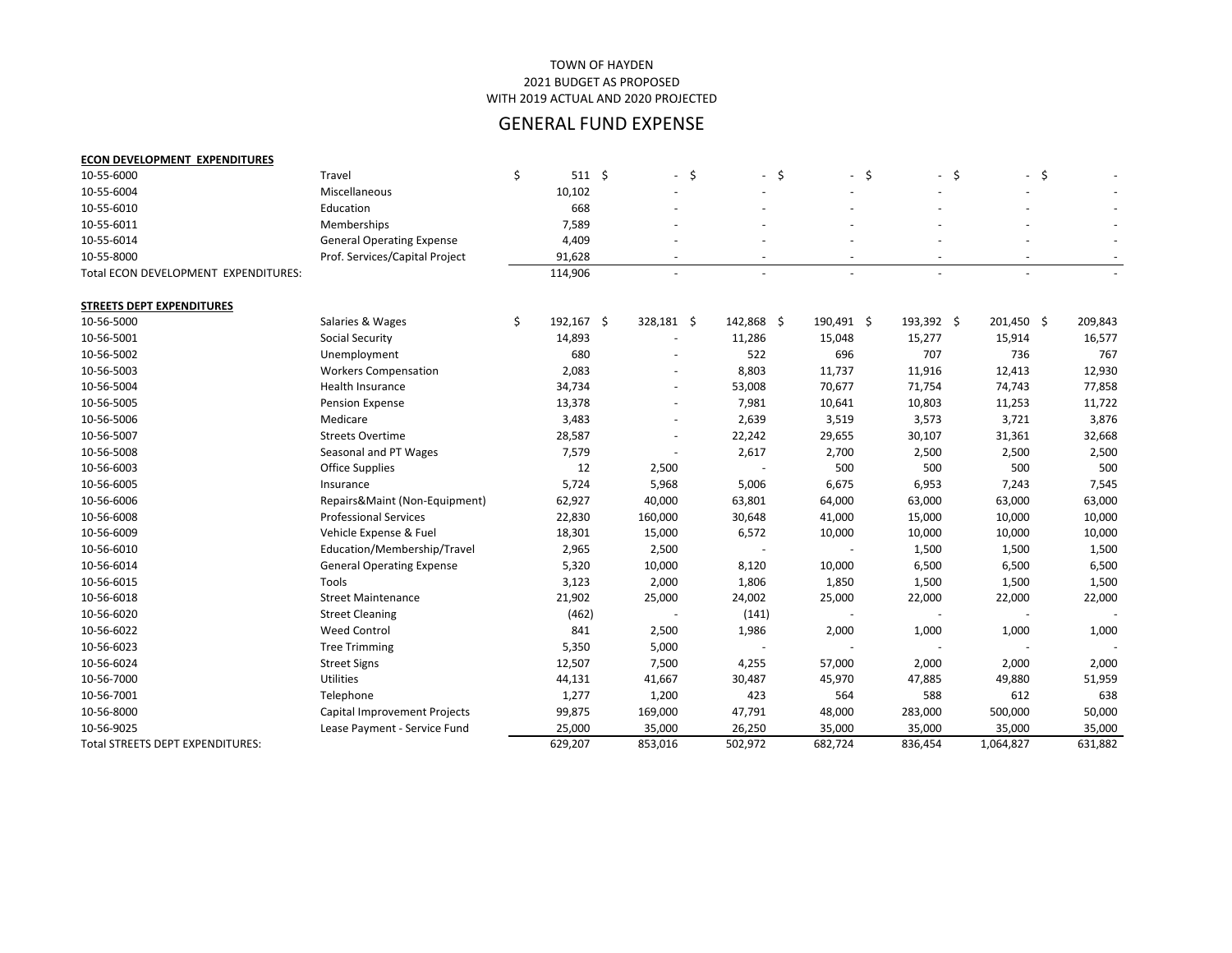| <b>RECREATION DEPT EXPENDITURES</b>        |                                     |                   |            |                          |                          |     |                          |         |                          |           |                          |         |
|--------------------------------------------|-------------------------------------|-------------------|------------|--------------------------|--------------------------|-----|--------------------------|---------|--------------------------|-----------|--------------------------|---------|
| 10-57-5001                                 | <b>Social Security</b>              | \$<br>\$<br>1,929 |            | \$<br>$\sim$             | $\sim$                   | -\$ | $-5$                     |         | $-$ \$                   |           | $-$ \$                   |         |
| 10-57-5002                                 | Unemployment                        | 88                |            |                          |                          |     |                          |         | -                        |           |                          |         |
| 10-57-5003                                 | <b>Workers Compensation</b>         | 231               |            |                          |                          |     |                          |         |                          |           |                          |         |
| 10-57-5006                                 | Medicare                            | 451               |            |                          |                          |     |                          |         |                          |           |                          |         |
| 10-57-5007                                 | <b>Rec Overtime</b>                 | 454               |            |                          |                          |     |                          |         |                          |           |                          |         |
| 10-57-5008                                 | Seasonal Emp. Wages                 | 29,221            |            |                          |                          |     |                          |         |                          |           |                          |         |
| 10-57-6005                                 | Insurance                           | 1,253             |            |                          |                          |     |                          |         |                          |           |                          |         |
| 10-57-6006                                 | Repairs & Maintenance               | 280               |            |                          |                          |     |                          |         |                          |           |                          |         |
| 10-57-6008                                 | <b>Professional Services</b>        | 5,996             |            |                          |                          |     |                          |         |                          |           |                          |         |
| 10-57-6009                                 | Vehicle Expense                     |                   |            |                          |                          |     |                          |         |                          |           |                          |         |
| 10-57-6010                                 | Education / Membership              | 2,179             |            |                          |                          |     |                          |         |                          |           |                          |         |
| 10-57-6020                                 | <b>Recreation Operating Costs</b>   | 1,143             |            |                          |                          |     |                          |         |                          |           |                          |         |
| 10-57-6022                                 | <b>Recreation Programs</b>          | 22,932            |            |                          |                          |     |                          |         |                          |           |                          |         |
| 10-57-6023                                 | <b>Special Events</b>               | 19,901            |            |                          |                          |     |                          |         |                          |           |                          |         |
| 10-57-7000                                 | Utilities                           | 2,327             |            |                          |                          |     |                          |         |                          |           |                          |         |
| 10-57-7001                                 | Telephone                           | 550               |            | $\overline{\phantom{a}}$ | $\overline{\phantom{a}}$ |     | $\overline{\phantom{a}}$ |         | $\overline{\phantom{a}}$ |           | $\overline{\phantom{a}}$ |         |
| <b>Total RECREATION DEPT EXPENDITURES:</b> |                                     | 88,934            |            |                          | $\overline{\phantom{a}}$ |     | $\overline{\phantom{a}}$ |         | $\overline{\phantom{a}}$ |           | $\overline{\phantom{a}}$ |         |
|                                            |                                     |                   |            |                          |                          |     |                          |         |                          |           |                          |         |
| PARKS MAINTENANCE DEPT                     |                                     |                   |            |                          |                          |     |                          |         |                          |           |                          |         |
| 10-58-5000                                 | Salaries & Wages                    | \$<br>45,084 \$   | 130,379 \$ |                          | 27,978 \$                |     | $37,304$ \$              |         | 46,630 \$                | 48,572 \$ |                          | 50,596  |
| 10-58-5001                                 | <b>Social Security</b>              | 5,780             |            |                          | 3,843                    |     | 5,124                    |         | 5,202                    | 5,419     |                          | 5,645   |
| 10-58-5002                                 | Unemployment                        | 269               |            |                          | 179                      |     | 239                      |         | 243                      | 253       |                          | 263     |
| 10-58-5003                                 | <b>Workers Compensation</b>         | 231               |            |                          | 1,028                    |     | 1,371                    |         | 1,392                    | 1,450     |                          | 1,510   |
| 10-58-5004                                 | Health Insurance                    | 14,700            |            | $\overline{\phantom{a}}$ | 13,548                   |     | 18,064                   | 18,339  |                          | 19,103    |                          | 19,899  |
| 10-58-5005                                 | <b>Pension Expense</b>              | 3,502             |            |                          | 2,179                    |     | 2,905                    |         | 2,949                    | 3,072     |                          | 3,200   |
| 10-58-5006                                 | Medicare                            | 1,352             |            |                          | 899                      |     | 1,198                    |         | 1,216                    | 1,267     |                          | 1,320   |
| 10-58-5007                                 | Parks Overtime                      | 8,960             |            |                          | 5,803                    |     | 7,737                    |         | 7,855                    | 8,182     |                          | 8,523   |
| 10-58-5008                                 | Seasonal and PT Wages               | 35,666            |            |                          | 24,716                   |     | 34,602                   | 34,602  |                          | 36,043    |                          | 37,545  |
| 10-58-6005                                 | Insurance                           | 6,249             | 6,377      |                          | 4,906                    |     | 6,542                    |         | 6,815                    | 7,098     |                          | 7,394   |
| 10-58-6006                                 | Repairs & Maintenance               | 14,722            | 25,000     |                          | 10,501                   |     | 10,000                   | 10,000  |                          | 10,000    |                          | 10,000  |
| 10-58-6008                                 | <b>Professional Services</b>        | 2,310             | 1,000      |                          | $\overline{\phantom{a}}$ |     |                          |         | 1,000                    | 1,000     |                          | 1,000   |
| 10-58-6009                                 | Vehicle Expense                     | 3,729             | 2,000      |                          | 2,298                    |     | 2,300                    |         | 1,500                    | 1,500     |                          | 1,500   |
| 10-58-6010                                 | Education/Membership/Travel         | 213               | 1,500      |                          |                          |     | 600                      |         | 1,000                    | 1,000     |                          | 1,000   |
| 10-58-6020                                 | <b>Parks Operating Costs</b>        | 6,400             | 7,800      |                          | 2,018                    |     | 2,020                    |         | 2,500                    | 2,500     |                          | 2,500   |
| 10-58-6023                                 | <b>Trees</b>                        | 2,128             | 10,000     |                          | 765                      |     | 10,000                   |         | 5,000                    | 5,000     |                          | 5,000   |
| 10-58-6500                                 | Fields & Turf Maintenance           | 19,743            | 15,000     |                          | 11,960                   |     | 19,135                   | 19,135  |                          | 19,135    |                          | 19,135  |
| 10-58-7000                                 | Utilities                           | 28,103            | 27,083     |                          | 23,965                   |     | 29,274                   | 30,494  |                          | 31,764    |                          | 33,088  |
| 10-58-7500                                 | <b>Trails</b>                       |                   | 8,000      |                          | 1,192                    |     | 1,200                    |         | 1,500                    | 250,000   |                          | 1,000   |
| 10-58-7800                                 | <b>Equipment Expense</b>            | 674               | 1,500      |                          | 364                      |     | 400                      |         | 500                      | 500       |                          | 500     |
| 10-58-8000                                 | <b>Capital Improvement Projects</b> | 33,575            | 13,500     |                          |                          |     |                          |         |                          |           |                          |         |
| 10-58-8200                                 | Dry Creek Park Ballfields           | 294               | 7,500      |                          |                          |     |                          |         |                          |           |                          |         |
| 10-58-9010                                 | Contingency                         |                   | 5,000      |                          |                          |     |                          |         |                          |           |                          |         |
| 10-58-9025                                 | Lease Payment - Service Fund        | 2,500             | 4,000      |                          | 3,000                    |     | 4,000                    |         | 4,000                    | 4,000     |                          | 4,000   |
| Total PARKS DEPT EXPENDITURES:             |                                     | 236,183           | 265,639    |                          | 141,141                  |     | 194,015                  | 201,871 |                          | 456,860   |                          | 214,620 |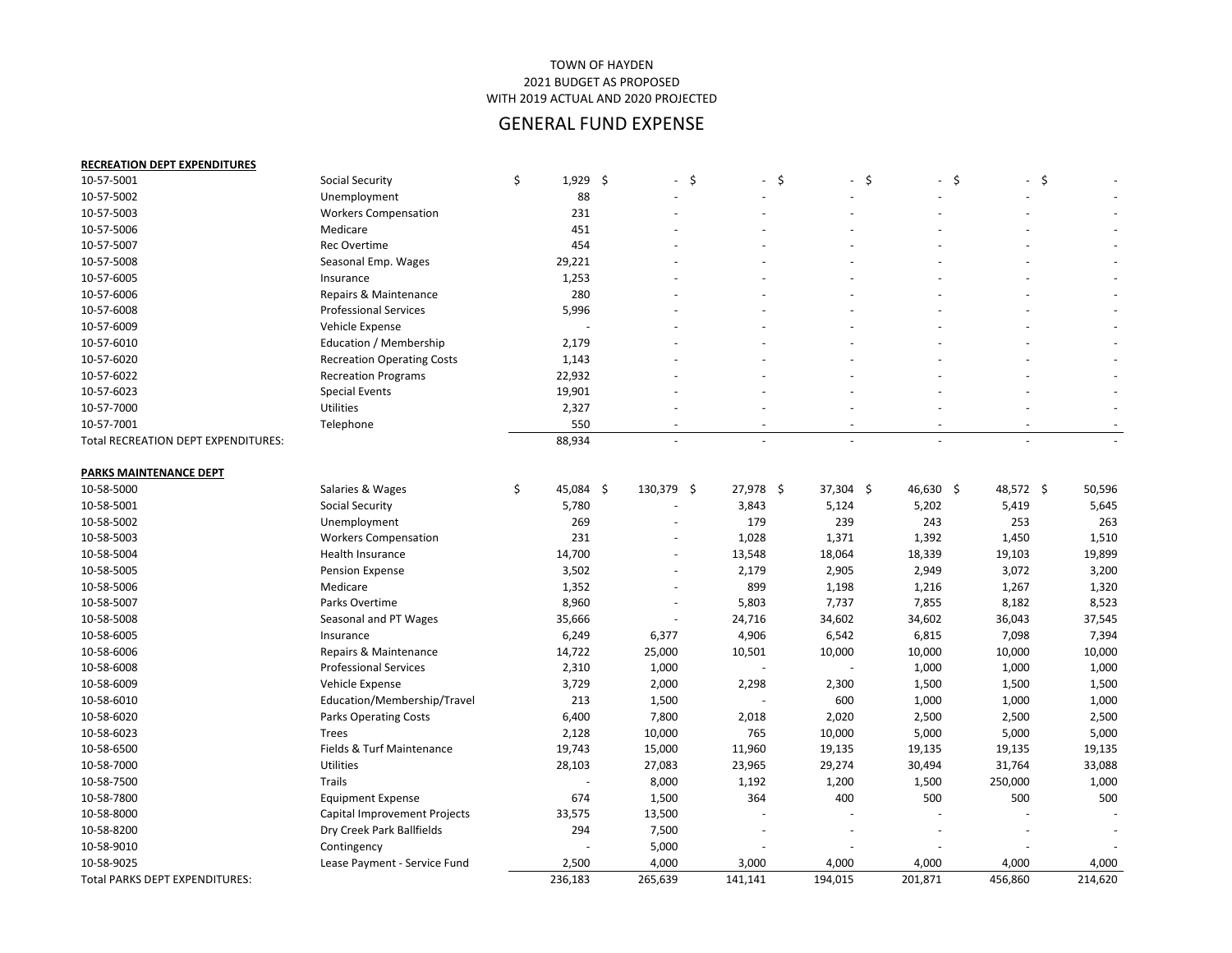#### 2021 BUDGET AS PROPOSED WITH 2019 ACTUAL AND 2020 PROJECTED TOWN OF HAYDEN

# GENERAL FUND EXPENSE

#### **MOSQUITO CONTROL EXPENDITURES**

| 10-59-5003                               | <b>Workers Compensation</b>           | \$<br>$134 \; \text{S}$  | $\sim$          | \$     | 391 \$         |         | 400 \$          |     | 400 \$          |      | 400 \$       |    | 400        |
|------------------------------------------|---------------------------------------|--------------------------|-----------------|--------|----------------|---------|-----------------|-----|-----------------|------|--------------|----|------------|
| 10-59-6005                               | Insurance                             | 625                      | 1,000           |        | 486            |         | 648             |     | 675             |      | 703          |    | 732        |
| 10-59-6008                               | <b>Professional Services</b>          | 13,950                   | 20,000          |        | 11,893         |         | 12,000          |     | 15,000          |      | 15,000       |    | 15,000     |
| Total MOSQUITO CONTROL EXPENDITURES:     |                                       | 14,709                   | 21,000          |        | 12,770         |         | 13,048          |     | 16,075          |      | 16,103       |    | 16,132     |
| <b>TRANSFER EXPENDITURES</b>             |                                       |                          |                 |        |                |         |                 |     |                 |      |              |    |            |
| 10-60-9020                               | <b>Transfer to Enterprise Fund</b>    | \$<br>$-$ \$             |                 | $-$ \$ | $\sim 10$      | $\zeta$ | $\sim$          | \$  |                 | $-5$ | $\sim$       | \$ |            |
| 10-70-1000                               | <b>Transfer to Recreation Fund</b>    |                          | 57,000          |        | 55,056         |         | 65,303          |     | 140,000         |      | 113,000      |    | 103,000    |
| 10-70-2000                               | Transfer to Economic Dev. Fund        |                          | 64,000          |        | 100,630        |         | 130,200         |     |                 |      |              |    |            |
| 10-70-3000                               | <b>Transfer to Conservation Trust</b> | $\overline{\phantom{a}}$ | 100,000         |        |                |         |                 |     |                 |      |              |    |            |
| 10-70-4000                               | Transfer to CIP                       | $\overline{\phantom{a}}$ | 50,000          |        |                |         | 187,550         |     | 131,190         |      |              |    |            |
| 10-70-5000                               | Transfer to Debt Service Fund         |                          |                 |        |                |         |                 |     |                 |      |              |    |            |
| <b>Total TRANSFER EXPENDITURES:</b>      |                                       | $\overline{a}$           | 271,000         |        | 155,685        |         | 383,053         |     | 271,190         |      | 113,000      |    | 103,000    |
| <b>GENERAL FUND Revenue Total:</b>       |                                       | 2,858,203                | 2,745,855       |        | 1,867,416      |         | 2,691,026       |     | 2,703,120       |      | 3,484,080    |    | 2,876,895  |
| <b>GENERAL FUND Expenditure Total:</b>   |                                       | 2,740,116 \$             | 3,228,958       |        | 2,099,195      | \$.     | 3,014,967       | -\$ | 2,943,351 \$    |      | 3,375,662    | -S | 2,708,181  |
| Net Total GENERAL FUND:                  |                                       | 118,087 \$               | $(483, 103)$ \$ |        | $(231,779)$ \$ |         | $(323, 941)$ \$ |     | $(240, 231)$ \$ |      | $108,419$ \$ |    | 168,714    |
| FUND BALANCE - BEGINNING                 |                                       | 1,046,766                | 1,142,367       |        | 1,246,538      |         | 1,246,538       |     | 922,597         |      | 682,366      |    | 790,785    |
| <b>FUND BALANCE - ENDING</b>             |                                       | $1,246,538$ \$           | 659,264 \$      |        | 1,014,759      | -S      | 922,597 \$      |     | 682,366         | -S   | 790,785 \$   |    | 959,499    |
|                                          |                                       |                          |                 |        |                |         |                 |     |                 |      |              |    |            |
| Assigned per Policy (4 Months Operating) |                                       | 746,974.73               | 812,091.67      |        | 549,805.41     |         | 750,099.47      |     | 735,706.48      |      | 883,895.66   |    | 791,876.93 |
|                                          |                                       |                          |                 |        |                |         |                 |     |                 |      |              |    |            |
| <b>Tabor Reserve</b>                     |                                       | 85,746                   | 82,376          |        | 82,376         |         | 80,731          |     | 81,094          |      | 104,522      |    | 86,307     |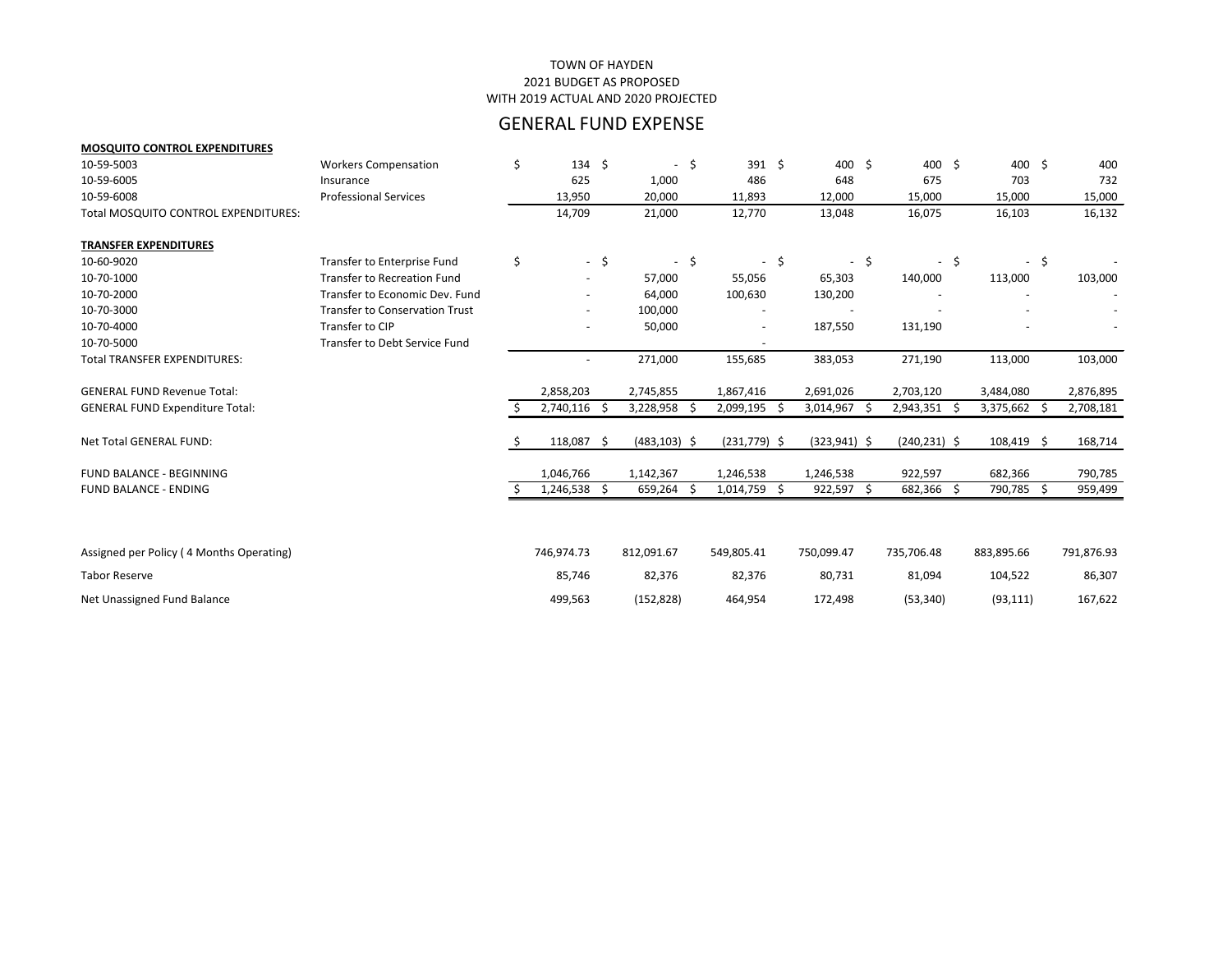## ENTERPRISE FUND REVENUE

| 9/30/2020<br>2020<br>-\$<br>$\sim$<br>451,901<br>602,535<br>244,067<br>325,423 | 2021<br>\$<br>621,170<br>335,487 | 2022<br>\$<br>660,820      | 2023<br>\$                                                                           |
|--------------------------------------------------------------------------------|----------------------------------|----------------------------|--------------------------------------------------------------------------------------|
|                                                                                |                                  |                            |                                                                                      |
|                                                                                |                                  |                            |                                                                                      |
|                                                                                |                                  |                            |                                                                                      |
|                                                                                |                                  |                            | 681,257                                                                              |
|                                                                                |                                  | 345,863                    | 356,560                                                                              |
|                                                                                | 20,000                           | 20,000                     | 20,000                                                                               |
|                                                                                |                                  |                            |                                                                                      |
| 850,000<br>850,000                                                             | 1,080,000                        |                            |                                                                                      |
| 65,700<br>65,700                                                               | 73,000                           | 124,500                    | 131,800                                                                              |
|                                                                                |                                  |                            |                                                                                      |
| 1,617,278<br>1,849,658                                                         | 2,129,658                        | 1,151,183                  | 1,189,617                                                                            |
|                                                                                |                                  |                            |                                                                                      |
| $-5$                                                                           | \$                               |                            | 1,000                                                                                |
| 187,187<br>249,583                                                             | 257,302                          | 273,726                    | 282,192                                                                              |
| 169,014<br>126,760                                                             | 174,241                          | 179,630                    | 185,185                                                                              |
| 3,987<br>5,316                                                                 |                                  |                            |                                                                                      |
| 353<br>353                                                                     | 100                              | 100                        | 100                                                                                  |
| 70,066<br>70,066                                                               |                                  |                            |                                                                                      |
| 59,000<br>59,000                                                               | 64,900                           | 90,000                     | 95,900                                                                               |
| 447,354<br>553,332                                                             | 497,543                          | 544,456                    | 564,377                                                                              |
|                                                                                |                                  |                            |                                                                                      |
| 176,735 \$                                                                     |                                  |                            | 258,195                                                                              |
| 176,735<br>235,647                                                             | 242,935                          | 250,449                    | 258,195                                                                              |
|                                                                                |                                  |                            | 2,012,189                                                                            |
|                                                                                | 5,609<br>6,000<br>$2,241,367$ \$ | 235,647 \$<br>2,638,637 \$ | $1,000$ \$<br>$1,000$ \$<br>242,935 \$<br>250,449 \$<br>2,870,136 \$<br>1,946,087 \$ |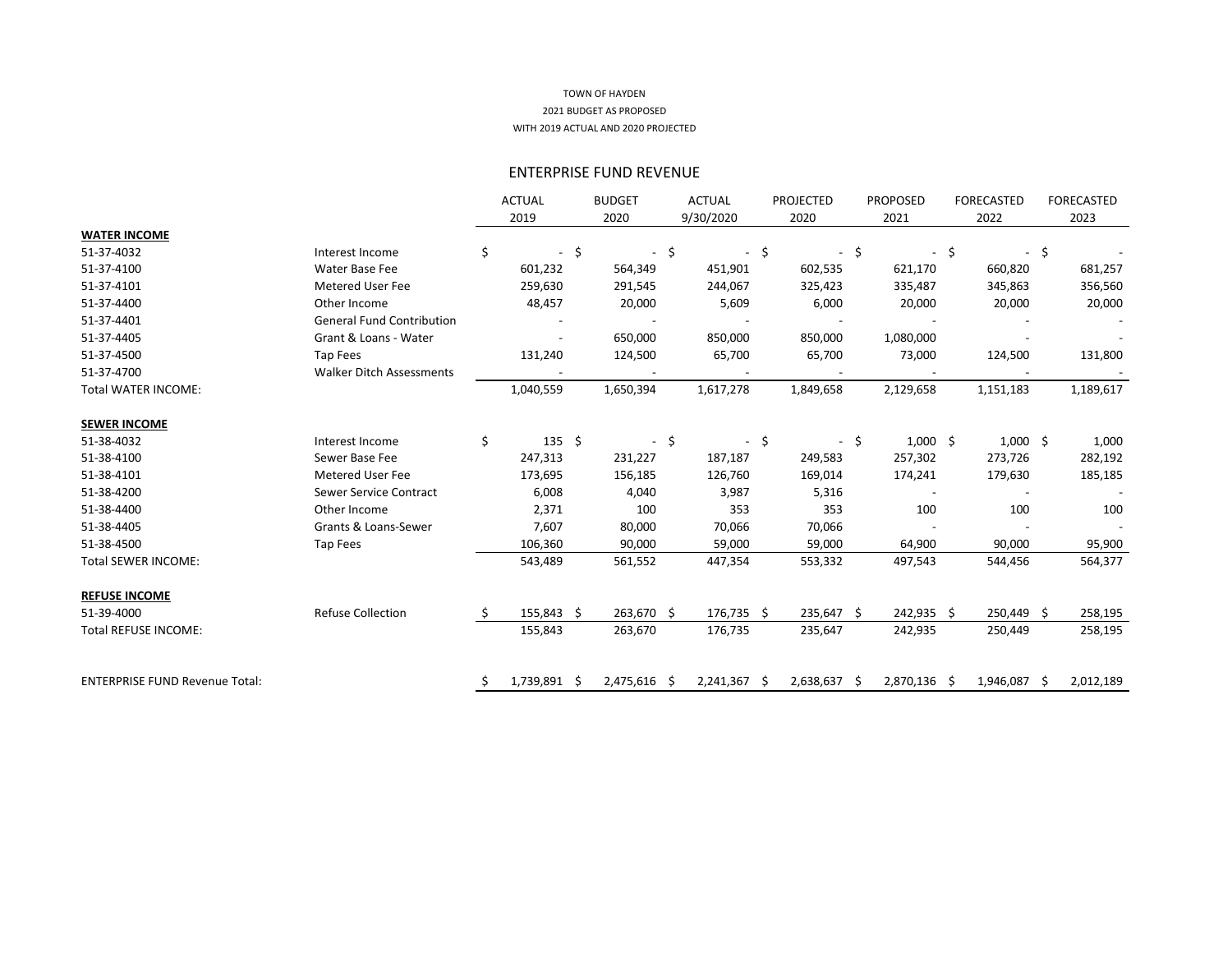|                                       |                                      | <b>ACTUAL</b>      | <b>BUDGET</b> | <b>ACTUAL</b>            |                      | <b>PROJECTED</b> | <b>PROPOSED</b> | <b>FORECASTED</b> | <b>FORECASTED</b> |
|---------------------------------------|--------------------------------------|--------------------|---------------|--------------------------|----------------------|------------------|-----------------|-------------------|-------------------|
| <b>WATER OPERATING EXPENSES</b>       |                                      | 2019               | 2020          |                          | 9/30/2020            | 2020             | 2021            | 2022              | 2023              |
| 51-67-5000                            | Salaries & Wages                     | \$<br>$127,127$ \$ | $175,214$ \$  |                          | 93,468 \$            | $124,624$ \$     | 126,522 \$      | 131,793 \$        | 137,285           |
| 51-67-5001                            | <b>Social Security</b>               | 8,335              |               |                          | 7,405                | 9,873            | 10,024          | 10,441            | 10,876            |
| 51-67-5002                            | Unemployment                         | 379                |               |                          | 340                  | 454              | 461             | 480               | 500               |
| 51-67-5003                            | <b>Workers Compensation</b>          | 538                |               | $\overline{\phantom{a}}$ | 2,272                | 3,029            | 3,075           | 3,203             | 3,337             |
| 51-67-5004                            | Health Insurance                     | 19,936             |               | $\overline{\phantom{a}}$ | 25,222               | 33,629           | 34,141          | 35,564            | 37,046            |
| 51-67-5005                            | Pension Expense                      | 7,919              |               | $\overline{\phantom{a}}$ | 6,005                | 8,007            | 8,129           | 8,468             | 8,821             |
| 51-67-5006                            | Medicare                             | 1,949              |               | $\overline{\phantom{a}}$ | 1,732                | 2,309            | 2,344           | 2,442             | 2,544             |
| 51-67-5007                            | <b>Water Overtime</b>                | 13,513             |               |                          | 16,795               | 22,393           | 13,513          | 12,837            | 12,837            |
| 51-67-5008                            | Part-time Wages                      |                    |               |                          |                      |                  |                 |                   |                   |
| 51-67-6003                            | <b>Office Supplies</b>               | 235                | 750           |                          | 269                  | 270              | 200             | 200               | 200               |
| 51-67-6005                            | Insurance                            | 11,873             | 13,022        |                          | 9,425                | 12,566           | 13,090          | 13,635            | 14,203            |
| 51-67-6006                            | Repairs & Maintenance                | 6,338              | 1,500         |                          | 191                  | 200              | 1,500           | 1,500             | 1,500             |
| 51-67-6008                            | <b>Professional Services</b>         | 12,389             | 20,000        |                          | 8,840                | 9,000            | 1,000           | 1,000             | 1,000             |
| 51-67-6009                            | Vehicle Expense                      | 2,007              | 2,500         |                          | 806                  | 806              | 1,500           | 1,500             | 1,500             |
| 51-67-6010                            | Education/Membership/Travel          | 2,388              | 2,500         |                          | 1,474                | 1,500            | 3,000           | 3,000             | 3,000             |
| 51-67-6016                            | <b>Testing</b>                       | 5,276              | 10,000        |                          | 2,531                | 5,500            | 5,729           | 5,968             | 6,217             |
| 51-67-6101                            | <b>Bad Debts-Water</b>               | 8,365              | 13,000        |                          |                      | 8,500            | 8,500           | 8,500             | 8,500             |
| 51-67-7001                            | Telephone                            | 1,521              | 1,500         |                          | 639                  | 852              | 887             | 924               | 963               |
| Total WATER OPERATING EXPENSES:       |                                      | 230,086            | 239,986       |                          | 177,413              | 243,513          | 233,615         | 241,456           | 250,328           |
|                                       |                                      |                    |               |                          |                      |                  |                 |                   |                   |
| <b>WATER TRMT PLANT EXPENSES</b>      |                                      |                    |               |                          |                      |                  |                 |                   |                   |
| 51-68-6006                            | Treatment Plant Rep & Maint          | \$<br>$24,248$ \$  | $10,000$ \$   |                          | $16,110 \; \text{S}$ | $16,500$ \$      | $10,000$ \$     | $10,000$ \$       | 10,000            |
| 51-68-6008                            | <b>Professional Services</b>         | 18,090             | 15,000        |                          | 14,501               | 15,000           | 5,000           | 5,000             | 5,000             |
| 51-68-6100                            | Lab Equipment                        | 2,556              | 3,000         |                          | 367                  | 400              | 2,500           | 2,500             | 2,500             |
| 51-68-6101                            | <b>Building Maintenance</b>          |                    | 30,000        |                          | 902                  | 1,000            | 30,000          | 1,000             | 1,000             |
| 51-68-6103                            | Chemicals                            | 22,967             | 25,000        |                          | 16,424               | 21,899           | 25,000          | 25,000            | 25,000            |
| 51-68-7000                            | <b>Treatment Plant Utilities</b>     | 31,958             | 31,250        |                          | 24,169               | 32,226           | 33,568          | 34,967            | 36,424            |
| 51-68-8000                            | Capital Improvement Projects         | 316,611            | 1,400,000     |                          | 1,543,025            | 1,543,025        |                 |                   |                   |
| 51-68-9000                            | <b>Treatment Plant Equip Replace</b> | 3,121              | 2,000         |                          | 1,386                | 2,000            | 2,000           | 2,000             | 2,000             |
| Total WATER TRMT PLANT EXPENSES:      |                                      | 419,551            | 1,516,250     |                          | 1,616,884            | 1,632,049        | 108,068         | 80,467            | 81,924            |
|                                       |                                      |                    |               |                          |                      |                  |                 |                   |                   |
| <b>GOLDEN MEADOWS PUMPING STATION</b> |                                      |                    |               |                          |                      |                  |                 |                   |                   |
| 51-69-6006                            | Golden Rep & Maint                   | \$<br>16,800 \$    | $5,000$ \$    |                          | $5,259$ \$           | $5,300$ \$       | $1,600$ \$      | $1,600$ \$        | 1,600             |
| 51-69-6101                            | <b>Building Maintenance</b>          | 281                | 1,000         |                          |                      |                  | 500             | 500               | 500               |
| 51-69-7000                            | <b>Golden Meadows Utilties</b>       | 10,554             | 11,458        |                          | 8,466                | 11,289           | 11,759          | 12,249            | 12,759            |
| 51-69-8000                            | Capital Improvement Projects         |                    |               |                          |                      |                  |                 |                   |                   |
| Total GOLDEN MEADOWS PUMPING STATION: |                                      | 27,635             | 17,458        |                          | 13,726               | 16,589           | 13,859          | 14,349            | 14,859            |
|                                       |                                      |                    |               |                          |                      |                  |                 |                   |                   |
| <b>HOSPITAL HILL WATER TANK/PUMP</b>  |                                      |                    |               |                          |                      |                  |                 |                   |                   |
| 51-70-6006                            | Hosp Hill Repairs & Maint.           | \$<br>3,236 \$     | $5,000$ \$    |                          | $6,265$ \$           | $6,300$ \$       | $1,000$ \$      | $1,500$ \$        | 1,500             |
| 51-70-7000                            | Hosp Hill Utilities                  | 8,127              | 9,168         |                          | 5,869                | 9,168            | 9,550           | 9,948             | 10,363            |
| 51-70-8000                            | Capital Improvement Projects         | 313                | 40,000        |                          | 11,235               | 109,000          | 1,025,000       |                   |                   |
| Total HOSPITAL HILL WATER TANK/PUMP:  |                                      | 11,675             | 54,168        |                          | 23,369               | 124,468          | 1,035,550       | 11,448            | 11,863            |

## ENTERPRISE FUND EXPENSE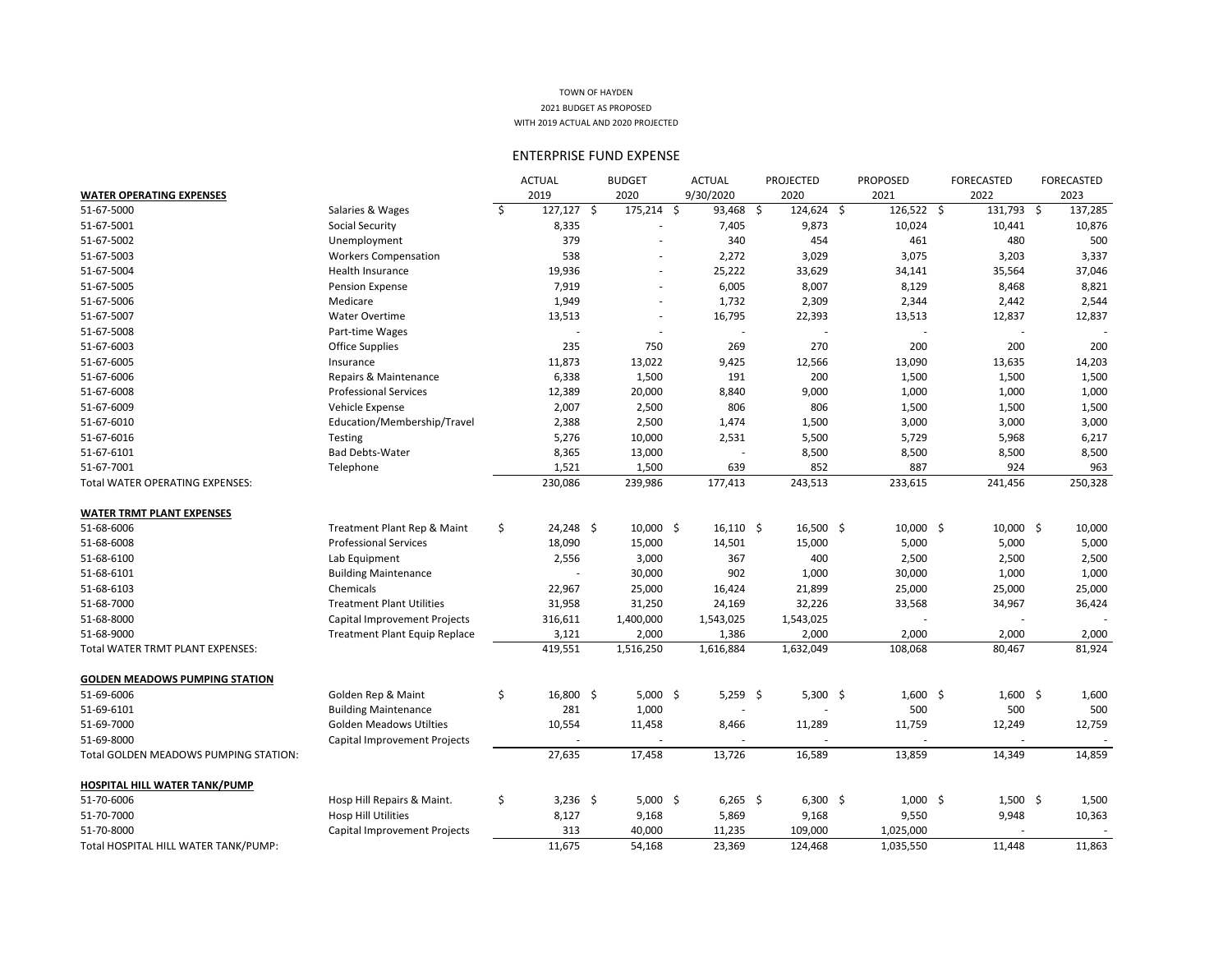| <b>WATER METERS &amp; KEY PUMP</b>       |                              |     |             |                          |                          |                |             |             |             |         |
|------------------------------------------|------------------------------|-----|-------------|--------------------------|--------------------------|----------------|-------------|-------------|-------------|---------|
| 51-71-6200                               | Meter Repair                 | \$  | $1,953$ \$  | $2,500$ \$               | $\overline{\phantom{0}}$ | $\ddot{\zeta}$ | $2,000$ \$  | $2,000$ \$  | $2,000$ \$  | 2,000   |
| 51-71-6201                               | Inventory                    |     | 50,797      | 25,000                   | 25,521                   |                | 26,000      | 25,000      | 25,000      | 25,000  |
| 51-71-6205                               | <b>Backflow Testing</b>      |     | 148         | 1,500                    | 658                      |                | 670         | 500         | 500         | 500     |
| 51-71-7000                               | Key Pump Utilities           |     | 830         | 800                      | 648                      |                | 864         | 900         | 937         | 976     |
| 51-71-8000                               | Capital Improvement Projects |     |             | 25,000                   |                          |                |             | 10,000      |             |         |
| Total WATER METERS & KEY PUMP:           |                              |     | 53,727      | 54,800                   | 26,827                   |                | 29,534      | 38,400      | 28,437      | 28,476  |
| <b>WATER RIGHTS &amp; DITCH EXPENSES</b> |                              |     |             |                          |                          |                |             |             |             |         |
| 51-72-6006                               | Repairs & Maint.             | \$  | $1,469$ \$  | $25,000$ \$              | 573 \$                   |                | $600 \div$  | $2,000$ \$  | $2,000$ \$  | 2,000   |
| 51-72-6008                               | <b>Professional Services</b> |     | 1,626       | 4,000                    | 8,813                    |                | 10,000      | 15,000      | 15,000      | 4,000   |
| 51-72-9200                               | <b>Water Storage</b>         |     | 32,263      | 33,803                   | 19,875                   |                | 33,803      | 34,493      | 35,197      | 35,915  |
| Total WATER RIGHTS & DITCH EXPENSES:     |                              |     | 35,358      | 62,803                   | 29,260                   |                | 44,403      | 51,493      | 52,197      | 41,915  |
| <b>WATER DISTRIBUTION EXPENSES</b>       |                              |     |             |                          |                          |                |             |             |             |         |
| 51-73-6300                               | <b>Distribution Repair</b>   | \$  | $21,288$ \$ | $35,000$ \$              | $58,553$ \$              |                | $81,553$ \$ | $20,000$ \$ | $20,000$ \$ | 20,000  |
| 51-73-6301                               | Sand & Gravel                |     | 4,666       | 5,000                    | 16,836                   |                | 17,000      | 5,000       | 5,000       | 5,000   |
| Total WATER DISTRIBUTION EXPENSES:       |                              |     | 25,955      | 40,000                   | 75,390                   |                | 98,553      | 25,000      | 25,000      | 25,000  |
| <b>WATER DEBT SERVICE EXPENSES</b>       |                              |     |             |                          |                          |                |             |             |             |         |
| 51-74-8000                               | Principal & Interest         | -\$ | $21,958$ \$ | $142,523$ \$             | 70,868 \$                |                | 273,566 \$  | 42,875 \$   | 142,875 \$  | 142,875 |
| Total WATER DEBT SERVICE EXPENSES:       |                              |     | 21,958      | 142,523                  | 70,868                   |                | 273,566     | 42,875      | 142,875     | 142,875 |
| <b>WATER ADMINISTRATION EXPENSES</b>     |                              |     |             |                          |                          |                |             |             |             |         |
| 51-75-5000                               | Salaries & Wages             | \$  | $54,048$ \$ | 88,675 \$                | $37,421$ \$              |                | 49,895 \$   | 50,655 \$   | $52,765$ \$ | 54,964  |
| 51-75-5001                               | <b>Social Security</b>       |     | 4,228       |                          | 3,443                    |                | 4,590       | 4,660       | 4,854       | 5,057   |
| 51-75-5002                               | Unemployment                 |     | 191         |                          | 156                      |                | 208         | 211         | 220         | 229     |
| 51-75-5003                               | <b>Workers Compensation</b>  |     | 67          |                          | 284                      |                | 379         | 384         | 400         | 417     |
| 51-75-5004                               | <b>Health Insurance</b>      |     | 17,435      | $\overline{\phantom{a}}$ | 18,152                   |                | 24,203      | 24,571      | 25,595      | 26,661  |
| 51-75-5005                               | Pension Expense              |     | 4,461       | $\overline{\phantom{a}}$ | 3,634                    |                | 4,846       | 4,920       | 5,125       | 5,338   |
| 51-75-5006                               | Medicare                     |     | 989         |                          | 805                      |                | 1,074       | 1,090       | 1,135       | 1,183   |
| 51-75-5007                               | Water Admin Overtime         |     |             |                          |                          |                |             |             |             |         |
| 51-75-5008                               | Part-time Wages              |     | 19,490      |                          | 12,853                   |                | 15,000      | 15,000      | 15,000      | 15,000  |
| 51-75-6003                               | <b>Office Supplies</b>       |     | 3,237       | 1,500                    | 835                      |                | 850         | 600         | 600         | 600     |
| 51-75-6004                               | Miscellaneous                |     |             |                          | 75                       |                |             |             |             |         |
| 51-75-6008                               | <b>Professional Services</b> |     | 31,325      | 25,000                   | 13,144                   |                | 13,500      | 10,000      | 10,000      | 10,000  |
| Total WATER ADMINISTRATION EXPENSES:     |                              |     | 135,472     | 115,175                  | 90,803                   |                | 114,544     | 112,091     | 115,695     | 119,449 |
| <b>SENECA HILL EXPENSES</b>              |                              |     |             |                          |                          |                |             |             |             |         |
| 51-76-6006                               | Seneca Hill Repair & Maint.  | \$  | $632 \div$  | $1,000$ \$               | $1,794$ \$               |                | $1,800$ \$  | $1,000$ \$  | $1,000$ \$  | 1,000   |
| 51-76-7000                               | Seneca Hill Utilities        |     | 1,575       | 500                      | 400                      |                | 500         | 521         | 543         | 565     |
| 51-76-8000                               | Capital Improvement Projects |     | 7,554       |                          |                          |                |             |             |             |         |
| Total SENECA HILL EXPENSES:              |                              |     | 9,762       | 1,500                    | 2,194                    |                | 2,300       | 1,521       | 1,543       | 1,565   |

| 2,000   | \$        | 2,000   |
|---------|-----------|---------|
| 25,000  |           | 25,000  |
| 500     |           | 500     |
| 937     |           | 976     |
|         |           |         |
| 28,437  |           | 28,476  |
|         |           |         |
|         |           |         |
| 2,000   | \$        | 2,000   |
| 15,000  |           | 4,000   |
| 35,197  |           | 35,915  |
| 52,197  |           | 41,915  |
|         |           |         |
| 20,000  | \$        | 20,000  |
| 5,000   |           | 5,000   |
| 25,000  |           | 25,000  |
|         |           |         |
|         |           |         |
| 142,875 | <u>\$</u> | 142,875 |
| 142,875 |           | 142,875 |
|         |           |         |
|         |           |         |
| 52,765  | \$        | 54,964  |
| 4,854   |           | 5,057   |
| 220     |           | 229     |
| 400     |           | 417     |
| 25,595  |           | 26,661  |
| 5,125   |           | 5,338   |
| 1,135   |           | 1,183   |
|         |           |         |
| 15,000  |           | 15,000  |
| 600     |           | 600     |
|         |           |         |
| 10,000  |           | 10,000  |
| 115,695 |           | 119,449 |
|         |           |         |
|         |           |         |
| 1,000   | \$        | 1,000   |
| 543     |           | 565     |
|         |           |         |
| 1,543   |           | 1,565   |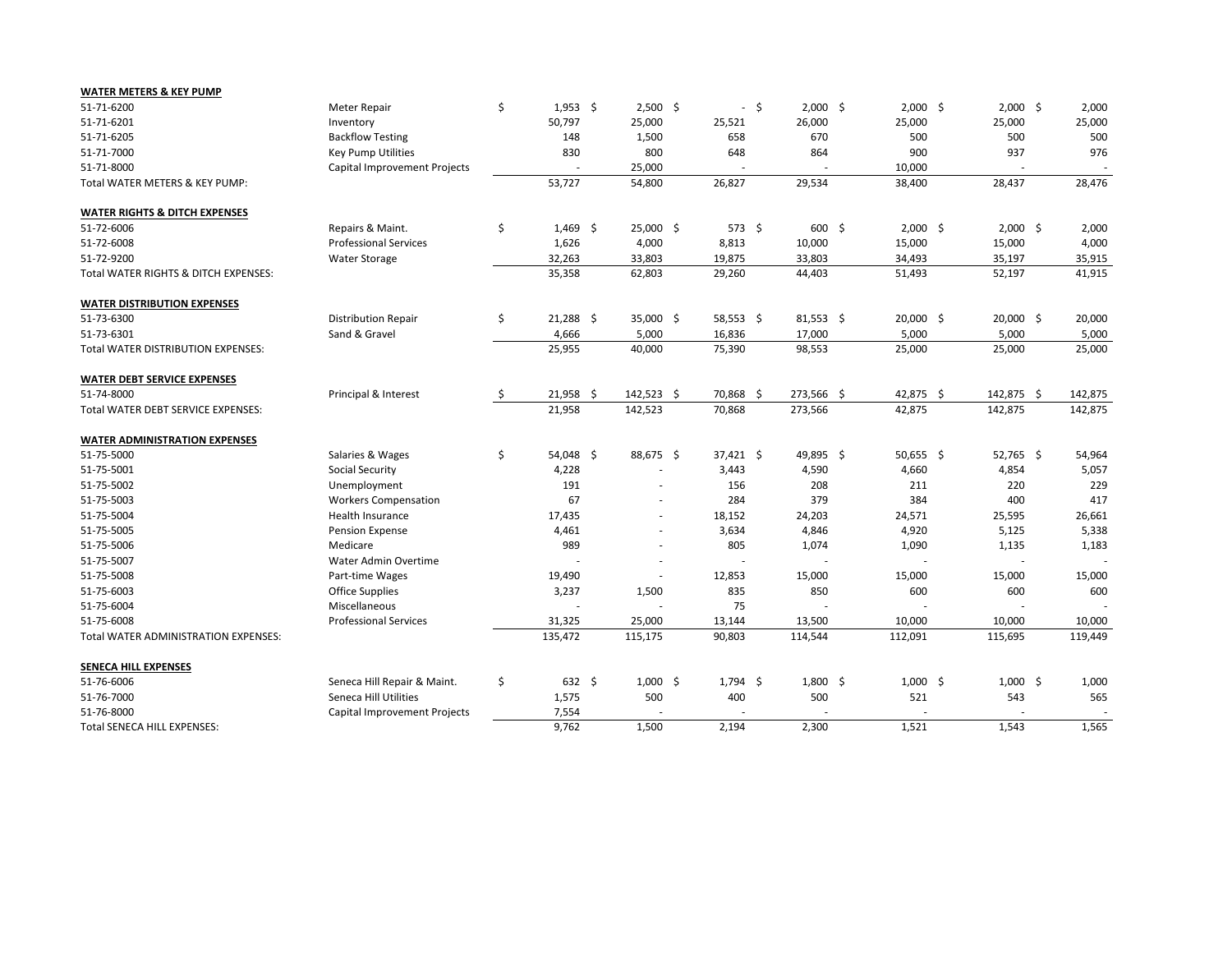| <b>SEWER OPERATING EXPENSES</b>                     |                                    |                            |                          |            |         |             |             |            |             |         |
|-----------------------------------------------------|------------------------------------|----------------------------|--------------------------|------------|---------|-------------|-------------|------------|-------------|---------|
| 51-77-5000                                          | Salaries & Wages                   | \$<br>$101,518$ \$         | $136,458$ \$             | 68,457 \$  |         | $91,276$ \$ | $92,666$ \$ |            | $96,527$ \$ | 100,549 |
| 51-77-5001                                          | <b>Social Security</b>             | 6,531                      |                          | 5,443      |         | 7,258       | 7,368       |            | 7,675       | 7,995   |
| 51-77-5002                                          | Unemployment                       | 297                        |                          | 250        |         | 333         | 338         |            | 352         | 367     |
| 51-77-5003                                          | <b>Workers Compensation</b>        | 385                        |                          | 1,420      |         | 1,893       | 1,922       |            | 2,002       | 2,085   |
| 51-77-5004                                          | Health Insurance                   | 14,128                     | $\overline{\phantom{a}}$ | 17,113     | 22,818  |             | 23,165      |            | 24,131      | 25,136  |
| 51-77-5005                                          | Pension Expense                    | 6,243                      |                          | 4,582      |         | 6,110       | 6,203       |            | 6,461       | 6,730   |
| 51-77-5006                                          | Medicare                           | 1,527                      | $\overline{\phantom{a}}$ | 1,273      |         | 1,698       | 1,723       |            | 1,795       | 1,870   |
| 51-77-5007                                          | Sewer Overtime                     | 10,064                     | $\overline{\phantom{a}}$ | 12,223     | 16,298  |             | 10,064      |            | 9,561       | 9,561   |
| 51-77-5008                                          | Part-time Wages                    |                            |                          |            |         |             |             |            |             |         |
| 51-77-6003                                          | <b>Office Supplies</b>             | 439                        | 500                      | 87         |         | 100         | 500         |            | 500         | 500     |
| 51-77-6005                                          | Insurance                          | 3,124                      | 4,786                    | 2,526      |         | 3,369       | 3,509       |            | 3,655       | 3,807   |
| 51-77-6006                                          | Repairs & Maintenance              | 3,479                      | 10,000                   | 239        |         | 250         | 3,500       |            | 3,500       | 3,500   |
| 51-77-6008                                          | <b>Professional Services</b>       | 3,581                      | 20,000                   | 2,646      |         | 2,650       | 5,000       |            | 5,000       | 5,000   |
| 51-77-6009                                          | Vehicle Expense                    | 980                        | 2,000                    | 1,129      |         | 1,200       | 1,000       |            | 1,000       | 1,000   |
| 51-77-6010                                          | Education/Membership/Travel        | 1,227                      | 1,500                    | 85         |         | 100         | 1,000       |            | 1,000       | 1,000   |
| 51-77-6016                                          | <b>Testing</b>                     | 1,266                      | 1,500                    | 837        |         | 1,116       | 1,300       |            | 1,300       | 1,300   |
| 51-77-6101                                          | <b>Bad Debts-Sewer</b>             |                            |                          |            |         |             |             |            |             |         |
| 51-77-7001                                          | Telephone                          | 1,483                      | 1,270                    | 648        |         | 865         | 901         |            | 938         | 977     |
| Total SEWER OPERATING EXPENSES:                     |                                    | 156,274                    | 178,014                  | 118,960    | 157,332 |             | 160,159     |            | 165,398     | 171,378 |
|                                                     |                                    |                            |                          |            |         |             |             |            |             |         |
| <b>WASTEWATER TRMT PLANT EXPENSES</b>               |                                    |                            |                          |            |         |             |             |            |             |         |
| 51-78-6006                                          | Treatment Plant Rep & Main         | \$<br>$1,087$ \$           | $2,000$ \$               | $3,815$ \$ |         | 3,850 \$    |             | $1,500$ \$ | $1,500$ \$  | 1,500   |
| 51-78-6008                                          | <b>Professional Services</b>       |                            |                          |            |         |             |             |            |             |         |
| 51-78-6100                                          | Lab Equipment                      | 2,467                      | 5,500                    | 4,031      |         | 4,500       | 4,500       |            | 4,500       | 4,000   |
| 51-78-6101                                          | <b>Building Maintenance</b>        | 2,015                      | 1,000                    |            |         |             | 1,500       |            | 1,500       | 1,500   |
| 51-78-6103                                          | Chemicals                          | 5,149                      | 7,500                    | 5,073      |         | 5,200       | 8,425       |            | 8,425       | 8,425   |
| 51-78-6104                                          | Sewer Discharge Permit             |                            | 2,768                    | 92         |         | 2,768       |             |            | 2,768       |         |
| 51-78-7000                                          | <b>Treatment Plant Utilities</b>   | 55,566                     | 63,775                   | 36,020     | 57,881  |             | 60,293      |            | 62,805      | 65,422  |
| 51-78-8000                                          | Capital Improvement Projects       |                            |                          |            |         |             |             |            |             |         |
| 51-78-9000                                          | Treatment Plant Equip Replace      |                            | 5,000                    | 830        |         | 850         | 5,000       |            | 5,000       | 5,000   |
| Total WASTEWATER TRMT PLANT EXPENSES:               |                                    | 66,283                     | 87,543                   | 49,860     | 75,049  |             | 81,218      |            | 86,498      | 85,847  |
|                                                     |                                    |                            |                          |            |         |             |             |            |             |         |
| <b>WASHINGTON STREET LIFT STATION</b><br>51-79-6006 | Wash St Repair & Maint             | \$<br>349 \$               | $500$ \$                 | $6,913$ \$ |         | $6,914$ \$  |             | 500 \$     | 500 \$      | 500     |
| 51-79-6008                                          | <b>Professional Services</b>       |                            |                          |            |         |             |             |            |             |         |
| 51-79-6103                                          | Wash St Chemicals                  |                            | 350                      |            |         | 350         | 350         |            | 350         | 350     |
| 51-79-7000                                          | <b>Washington Street Utilities</b> | 1,118                      | 1,315                    | 736        |         | 1,165       | 1,370       |            | 766         | 1,213   |
| 51-79-8000                                          | Capital Improvement Projects       | 18,608                     | 170,000                  | 131,441    | 131,441 |             |             |            |             |         |
| Total WASHINGTON STREET LIFT STATION:               |                                    | 20,075                     | 172,165                  | 139,090    | 139,870 |             | 2,220       |            | 1,616       | 2,063   |
|                                                     |                                    |                            |                          |            |         |             |             |            |             |         |
| <b>SEWER COLLECTION SYST EXPENSES</b>               |                                    |                            |                          |            |         |             |             |            |             |         |
| 51-80-6300                                          | <b>Collection Repair</b>           | \$<br>$1,301 \; \; \simeq$ | $5,000$ \$               | 3,651 \$   |         | 3,700 \$    |             | $5,000$ \$ | $5,000$ \$  | 5,000   |
| 51-80-6301                                          | Sand & Gravel                      |                            | 2,000                    | 618        |         | 618         | 650         |            | 650         | 650     |
| Total SEWER COLLECTION SYST EXPENSES:               |                                    | 1,301                      | 7,000                    | 4,269      |         | 4,318       | 5,650       |            | 5,650       | 5,650   |
| <b>AIRPORT LIFT STATION</b>                         |                                    |                            |                          |            |         |             |             |            |             |         |
| 51-81-6006                                          | Repairs & Maintenance              | \$<br>462 \$               | $500 \div$               | $2,269$ \$ |         | $2,300$ \$  |             | 500 \$     | $500 \div$  | 500     |
| 51-81-6103                                          | Chemicals                          |                            | 350                      |            |         | 100         | 350         |            | 350         | 350     |
| 51-81-7000                                          | Utilities                          | 4,331                      | 4,167                    | 3,254      |         | 4,511       | 4,341       |            | 3,389       | 4,699   |
| Total AIRPORT LIFT STATION:                         |                                    | 4,792                      | 5,017                    | 5,523      |         | 6,911       | 5,191       |            | 4,239       | 5,549   |

| 96,527         | Ş   | 100,549 |
|----------------|-----|---------|
| 7,675          |     | 7,995   |
| 352            |     | 367     |
| 2,002          |     | 2,085   |
| 24,131         |     | 25,136  |
| 6,461          |     | 6,730   |
| 1,795          |     | 1,870   |
|                |     |         |
| 9,561          |     | 9,561   |
| 500            |     | 500     |
| 3,655          |     | 3,807   |
| 3,500          |     | 3,500   |
| 5,000          |     | 5,000   |
| 1,000          |     | 1,000   |
| 1,000          |     | 1,000   |
| 1,300          |     | 1,300   |
|                |     |         |
| 938            |     | 977     |
| 165,398        |     | 171,378 |
|                |     |         |
|                |     |         |
| 1,500          | \$  | 1,500   |
|                |     |         |
| 4,500          |     | 4,000   |
| 1,500          |     | 1,500   |
| 8,425          |     | 8,425   |
| 2,768          |     |         |
| 62,805         |     | 65,422  |
|                |     |         |
|                |     |         |
| 5,000          |     | 5,000   |
| 86,498         |     | 85,847  |
| 500            | -\$ | 500     |
|                |     |         |
| 350            |     | 350     |
| 766            |     | 1,213   |
|                |     |         |
| 1,616          |     | 2,063   |
|                |     |         |
| 5,000          | \$  | 5,000   |
| 650            |     | 650     |
| 5,650          |     | 5,650   |
|                |     |         |
| 500            | \$  | 500     |
| 350            |     | 350     |
|                |     |         |
| 3,389<br>4,239 |     | 4,699   |
|                |     | 5,549   |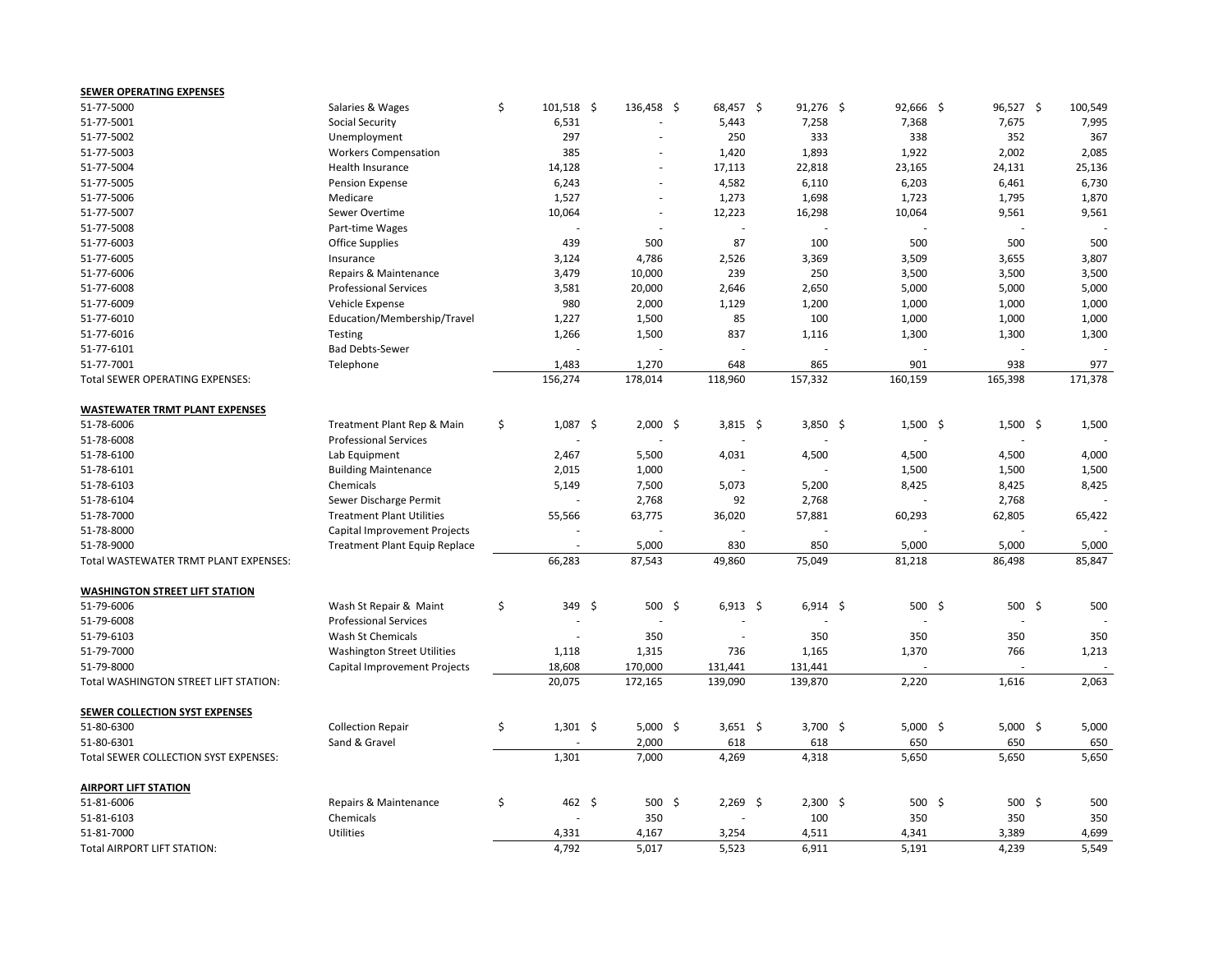| <b>DRY CREEK LIFT STATION</b>             |                                |               |                 |                          |                 |                          |                 |                |                |           |
|-------------------------------------------|--------------------------------|---------------|-----------------|--------------------------|-----------------|--------------------------|-----------------|----------------|----------------|-----------|
| 51-82-6006                                | <b>Repairs and Maintenance</b> | \$            | $18,424$ \$     | $1,000$ \$               | $2,999$ \$      |                          | $3,000$ \$      | $1,000$ \$     | $1,000$ \$     | 1,000     |
| 51-82-6103                                | Chemicals                      |               |                 | 350                      |                 |                          |                 | 350            | 350            | 350       |
| 51-82-7000                                | Utilities                      |               | 3,423           | 2,764                    | 2,458           |                          | 3,566           | 2,879          | 2,561          | 3,714     |
| <b>Total DRY CREEK LIFT STATION:</b>      |                                |               | 21,847          | 4,114                    | 5,458           |                          | 6,566           | 4,229          | 3,911          | 5,064     |
| <b>WESTEND/PRECISION LIFT STATION</b>     |                                |               |                 |                          |                 |                          |                 |                |                |           |
| 51-83-6006                                | Repairs & Maintenance          | \$            | 418 \$          | $100 \div$               | 4,997 \$        |                          | 4,900 \$        | 450 \$         | 450 \$         | 450       |
| 51-83-6103                                | Chemicals                      |               |                 | 350                      |                 |                          |                 | 350            | 350            | 350       |
| 51-83-7000                                | West End - Utilities           |               | 2,629           | 2,604                    | 1,920           |                          | 2,739           | 2,713          | 2,001          | 2,853     |
| Total WESTEND/PRECISION LIFT STATION:     |                                |               | 3,047           | 3,054                    | 6,917           |                          | 7,639           | 3,513          | 2,801          | 3,653     |
| SEWER DEBT SERVICE EXPENSES               |                                |               |                 |                          |                 |                          |                 |                |                |           |
| 51-84-8000                                | Principal & Interest           | S.            | $5,490$ \$      | $16,049$ \$              | $13,166$ \$     |                          | $26,331$ \$     | $26,331$ \$    | $26,331$ \$    | 26,331    |
| Total SEWER DEBT SERVICE EXPENSES:        |                                |               | 5,490           | 16,049                   | 13,166          |                          | 26,331          | 26,331         | 26,331         | 26,331    |
| <b>SEWER ADMINISTRATION EXPENSES</b>      |                                |               |                 |                          |                 |                          |                 |                |                |           |
| 51-85-5000                                | <b>Administration Salary</b>   | \$            | $54,048$ \$     | $91,880$ \$              | $37,421$ \$     |                          | 49,895 \$       | $50,655$ \$    | $52,765$ \$    | 54,964    |
| 51-85-5001                                | <b>Social Security</b>         |               | 4,228           |                          | 3,416           |                          | 4,555           | 4,624          | 4,817          | 5,018     |
| 51-85-5002                                | Unemployment                   |               | 191             |                          | 154             |                          | 206             | 209            | 218            | 227       |
| 51-85-5003                                | <b>Workers Compensation</b>    |               | 77              |                          | 284             |                          | 379             | 384            | 400            | 417       |
| 51-85-5004                                | Health Insurance               |               | 17,435          | $\overline{\phantom{a}}$ | 18,152          |                          | 24,203          | 24,571         | 25,595         | 26,661    |
| 51-85-5005                                | Pension Expense                |               | 4,461           |                          | 3,604           |                          | 4,805           | 4,878          | 5,082          | 5,293     |
| 51-85-5006                                | Medicare                       |               | 989             |                          | 799             |                          | 1,065           | 1,081          | 1,127          | 1,173     |
| 51-85-5007                                | Sewer Admin Overtime           |               |                 |                          |                 |                          |                 |                |                |           |
| 51-85-5008                                | Part-time Wages                |               | 19,490          |                          | 12,421          |                          | 15,000          | 19,000         | 19,000         | 19,000    |
| 51-85-6003                                | <b>Office Supplies</b>         |               | 2,516           | 1,400                    | 737             |                          | 800             | 500            | 500            | 500       |
| 51-85-6008                                | <b>Professional Services</b>   |               | 16,011          | 10,000                   | 9,801           |                          | 10,000          | 10,000         | 10,000         | 10,000    |
| Total SEWER ADMINISTRATION EXPENSES:      |                                |               | 119,445         | 103,280                  | 86,789          |                          | 110,907         | 115,903        | 119,503        | 123,254   |
| <b>CONTINGENCY TRANSFERS RESERVES</b>     |                                |               |                 |                          |                 |                          |                 |                |                |           |
| 51-86-9000                                | Contingency                    |               | - \$            | $5,000$ \$               |                 | - \$                     | $5,000$ \$      | $5,000$ \$     | $5,000$ \$     | 5,000     |
| 51-86-9100                                | Transfer to other funds        |               | 494,936         |                          |                 |                          |                 |                |                |           |
| Total CONTINGENCY TRANSFERS RESERVES:     |                                |               | 494,936         | 5,000                    |                 | $\overline{\phantom{a}}$ | 5,000           | 5,000          | 5,000          | 5,000     |
| <b>REFUSE EXPENSE</b>                     |                                |               |                 |                          |                 |                          |                 |                |                |           |
| 51-87-6008                                | <b>Contract Payment</b>        | \$            | 155,843 \$      | $215,160$ \$             | 157,425 \$      |                          | $215,160$ \$    | $221,814$ \$   | 228,675 \$     | 233,342   |
| <b>Total REFUSE EXPENSE:</b>              |                                |               | 155,843         | 215,160                  | 157,425         |                          | 215,160         | 221,814        | 228,675        | 233,342   |
| <b>ENTERPRISE FUND Revenue Total:</b>     |                                |               | 1,739,891 \$    | 2,475,616 \$             | $2,241,367$ \$  |                          | 2,638,637 \$    | 2,870,136 \$   | 1,946,087 \$   | 2,012,189 |
| <b>ENTERPRISE FUND Expenditure Total:</b> |                                |               | $2,020,511$ \$  | $3,041,059$ \$           | 2,714,190 \$    |                          | $3,334,601$ \$  | 2,293,700 \$   | 1,363,089 \$   | 1,385,385 |
| Net Total ENTERPRISE FUND:                |                                | $\frac{1}{2}$ | $(280, 620)$ \$ | $(565, 443)$ \$          | $(472, 824)$ \$ |                          | $(695, 964)$ \$ | 576,436 \$     | 582,999 \$     | 626,804   |
| FUND BALANCE - BEGINNING                  |                                |               | 1,360,609       | 1,624,913                | 1,162,382       |                          | 1,162,382       | 466,418        | 1,042,854      | 1,625,853 |
| <b>FUND BALANCE - ENDING</b>              |                                |               | $1,162,382$ \$  | $1,059,470$ \$           | 689,558 \$      |                          | 466,418 \$      | $1,042,854$ \$ | $1,625,853$ \$ | 2,252,657 |
| ENTERPRISE DEBT RESERVE REQUIREMENTS      |                                |               | 250,125         | 258,582                  | 197,825         |                          | 258,849         | 242,082        | 241,464        | 245,872   |
| Operating Reserve (per policy 4 months)   |                                |               | 499,599         | 513,664                  | 393,515         |                          | 515,539         | 481,340        | 480,104        | 488,919   |
| UNASSIGNED CASH BALANCE                   |                                |               | 412,658         | 287,225                  | 98,218          |                          | (307, 970)      | 319,432        | 904,285        | 1,517,867 |

| 1,000     | \$          | 1,000     |
|-----------|-------------|-----------|
| 350       |             | 350       |
| 2,561     |             | 3,714     |
| 3,911     |             | 5,064     |
|           |             |           |
|           |             |           |
| 450       | \$          | 450       |
| 350       |             | 350       |
| 2,001     |             | 2,853     |
| 2,801     |             | 3,653     |
|           |             |           |
|           |             |           |
| 26,331    | \$          | 26,331    |
| 26,331    |             | 26,331    |
|           |             |           |
|           |             |           |
| 52,765    | \$          | 54,964    |
| 4,817     |             | 5,018     |
| 218       |             | 227       |
| 400       |             | 417       |
| 25,595    |             | 26,661    |
| 5,082     |             | 5,293     |
| 1,127     |             | 1,173     |
|           |             |           |
| 19,000    |             | 19,000    |
| 500       |             | 500       |
| 10,000    |             | 10,000    |
| 119,503   |             | 123,254   |
|           |             |           |
|           |             |           |
| 5,000     | \$          | 5,000     |
|           |             |           |
| 5,000     |             | 5,000     |
|           |             |           |
|           |             |           |
| 228,675   |             | 233,342   |
| 228,675   |             | 233,342   |
|           |             |           |
| 1,946,087 |             | 2,012,189 |
| 1,363,089 | $rac{5}{5}$ | 1,385,385 |
|           |             |           |
| 582,999   | \$          | 626,804   |
|           |             |           |
| 1,042,854 |             | 1,625,853 |
| 1,625,853 | \$          | 2,252,657 |
|           |             |           |
| 241,464   |             | 245,872   |
|           |             |           |
| 480,104   |             | 488,919   |
|           |             |           |
| 904,285   |             | 1,517,867 |
|           |             |           |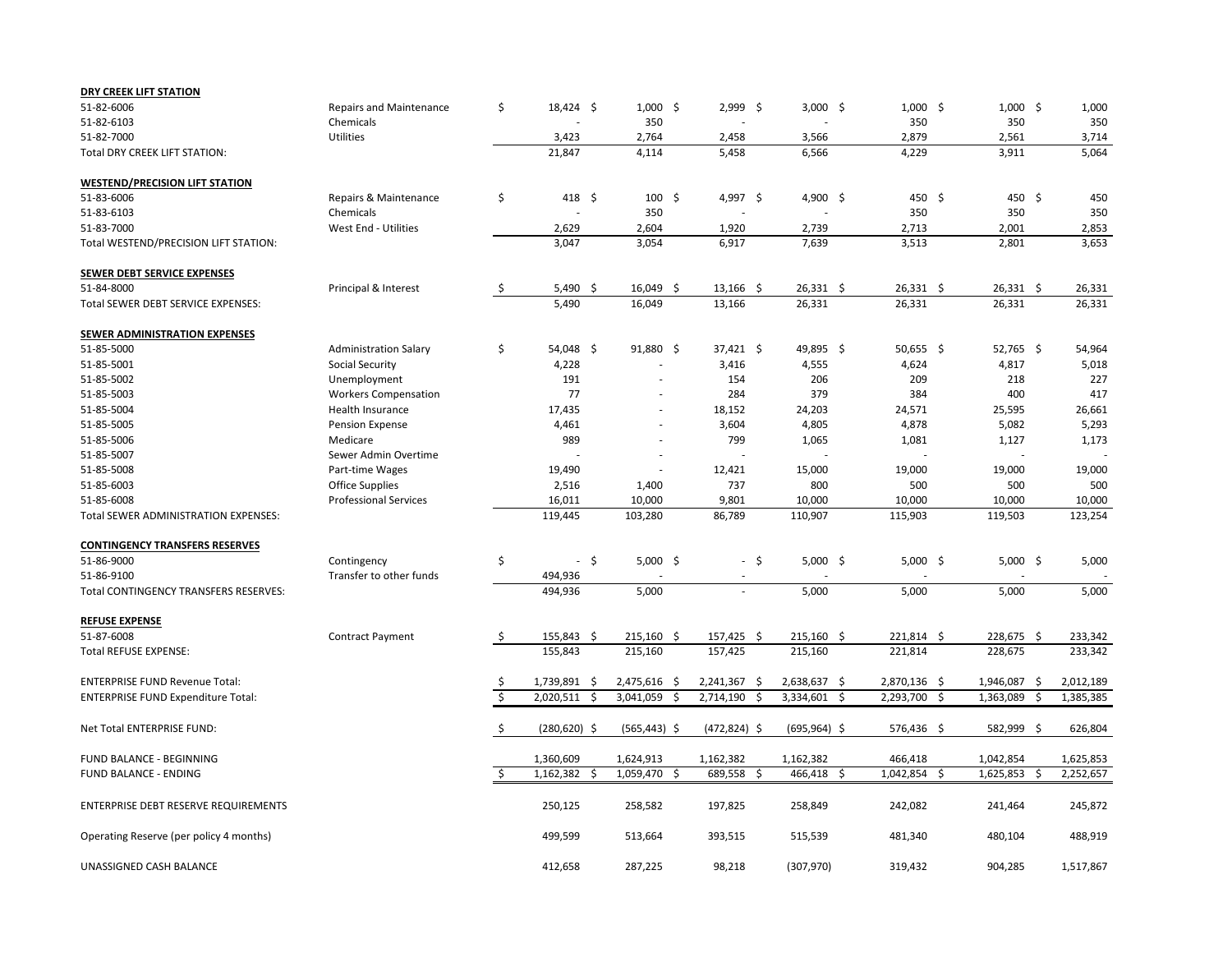# RECREATION, PARKS, HAYDEN CENTER FUND

|                                       |                                    |    | <b>ACTUAL</b> |      | <b>BUDGET</b>            | <b>ACTUAL</b> | <b>PROJECTED</b>         | <b>PROPOSED</b> | <b>FORECASTED</b>           | FORECASTED |
|---------------------------------------|------------------------------------|----|---------------|------|--------------------------|---------------|--------------------------|-----------------|-----------------------------|------------|
|                                       |                                    |    | 2019          |      | 2020                     | 9/30/2020     | 2020                     | 2021            | 2022                        | 2023       |
| <b>RECREATION &amp; PARKS REVENUE</b> |                                    |    |               |      |                          |               |                          |                 |                             |            |
| 12-36-4044                            | Rec Programs Revenue               | \$ |               | - \$ | $30,000$ \$              | $7,444$ \$    | $7,500$ \$               | $35,000$ \$     | $36,458$ \$                 | 37,977     |
| 12-36-4045                            | <b>Rec Events Revenue</b>          |    |               |      | 28,000                   | 2,435         | 3,500                    | 28,000          | 29,167                      | 30,382     |
| 12-36-4048                            | Park Facilities                    |    |               |      |                          | 3,320         | 3,320                    | 4,000           | 4,000                       | 4,000      |
| 12-36-4053                            | <b>Other Revenue - Recreation</b>  |    |               |      | 4,200                    |               | 4,200                    | 4,200           | 4,200                       | 4,200      |
| 12-36-4002                            | Sales Tax                          |    |               |      | $\overline{\phantom{a}}$ |               | $\overline{\phantom{0}}$ | 143,000         | 145,918                     | 148,896    |
| 12-37-4010                            | Membership Fees                    |    |               |      | $\overline{\phantom{a}}$ |               |                          | 47,800          | 61,400                      | 75,000     |
| 12-37-4023                            | <b>Child Care Fees</b>             |    |               |      | $\overline{\phantom{a}}$ |               | $\overline{\phantom{0}}$ | 10,000          | 10,417                      | 10,629     |
| 12-37-4036                            | <b>Grants Revenue</b>              |    |               |      | $\overline{\phantom{a}}$ |               | $\overline{\phantom{0}}$ | 90,000          | 90,000                      | 90,000     |
| 12-37-4044                            | <b>Education Program Revenue</b>   |    |               |      | $\overline{\phantom{a}}$ |               | $\overline{\phantom{0}}$ | 10,000          | 10,000                      | 10,000     |
| 12-37-4045                            | Hayden Center Event Revenues       |    |               |      | $\overline{\phantom{a}}$ |               | -                        | 30,000          | 40,000                      | 50,000     |
| 12-37-4048                            | <b>Facility Fees</b>               |    |               |      | $\overline{\phantom{a}}$ |               |                          | 28,800          | 28,800                      | 28,800     |
| 12-37-4050                            | Miscellaneous                      |    |               |      | $\overline{\phantom{a}}$ |               |                          | 2,500           | 2,500                       | 2,500      |
| Total: RECREATION CENTER REVENUE:     |                                    |    |               |      | 62,200                   | 13,199        | 18,520                   | 433,300         | 462,860                     | 492,385    |
| <b>TRANSFERS</b>                      |                                    |    |               |      |                          |               |                          |                 |                             |            |
| 12-39-6002                            | <b>Transfer from GF-Recreation</b> | S  |               | $-5$ | 57,000 \$                | $55,056$ \$   | $65,303$ \$              | $140,000$ \$    | $113,000 \; \; \; \; \;$ \$ | 103,000    |
| <b>Total TRANSFERS:</b>               |                                    |    |               |      | 57,000                   | 55,056        | 65,303                   | 140,000         | 113,000                     | 103,000    |
| <b>RECREATION FUND Revenue Total:</b> |                                    |    |               |      | 119,200                  | 68,254        | 83,823                   | 573,300         | 575,860                     | 595,385    |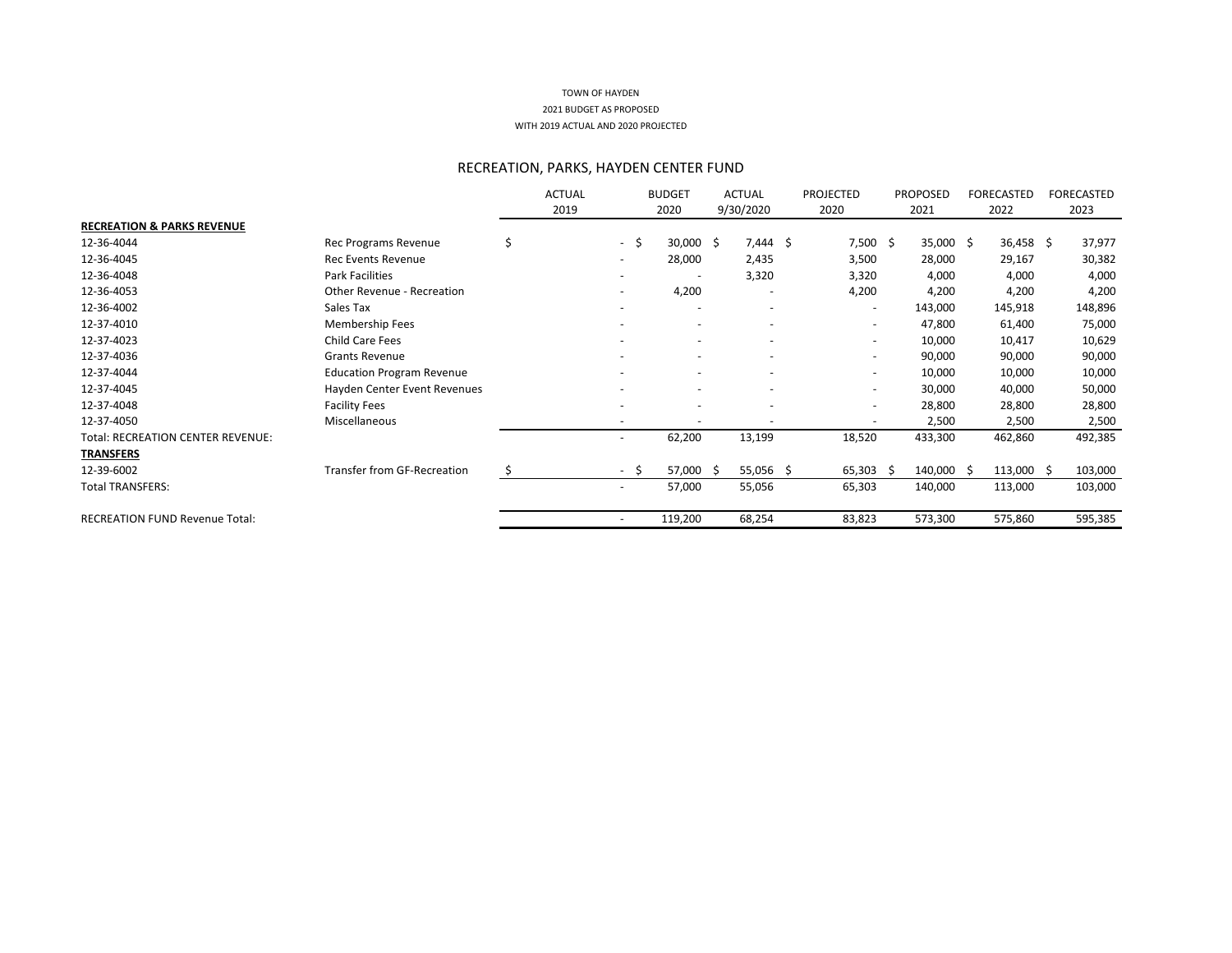#### EXPENDITURES

#### **REC & PARKS PROGRAMS**

| 12-57-5000                                      | Salaries & Wages                                                   | \$<br>$-$ \$ | $\sim$                       | 25,677       | 34,236 |               |               |               |
|-------------------------------------------------|--------------------------------------------------------------------|--------------|------------------------------|--------------|--------|---------------|---------------|---------------|
| 12-57-5001                                      | <b>Social Security</b>                                             |              |                              | 1,756        | 2,341  |               |               |               |
| 12-57-5002                                      | Unemployment                                                       |              |                              | 79           | 106    |               |               |               |
| 12-57-5003                                      | <b>Workers Compensation</b>                                        |              | $\overline{\phantom{a}}$     | 852          | 1,136  |               |               |               |
| 12-57-5004                                      | Health Insurance                                                   |              | $\overline{\phantom{a}}$     | 20,317       | 27,089 |               |               |               |
| 12-57-5005                                      | <b>Pension Expense</b>                                             |              | $\overline{\phantom{a}}$     | 1,853        | 2,470  |               |               |               |
| 12-57-5006                                      | Medicare                                                           |              |                              | 411          | 548    |               |               |               |
| 12-57-5008                                      | Seasonal Emp. Wages                                                |              | 65,217                       |              |        |               |               |               |
| 12-57-6005                                      | Insurance                                                          |              | 1,583                        | 972          | 1,295  | 1,349         | 1,406         | 1,464         |
| 12-57-6006                                      | Repairs & Maintenance                                              |              | 500                          | 479          | 500    | 500           | 500           | 500           |
| 12-57-6008                                      | <b>Professional Services</b>                                       |              | 1,500                        | 1,508        | 1,600  | 1,500         | 1,500         | 1,500         |
| 12-57-6010                                      | Education/Membership/Travel                                        |              | 1,500                        | 602          | 800    | 1,000         | 1,000         | 1,000         |
| 12-57-6020                                      | <b>Recreation Operating Costs</b>                                  |              | 1,700                        | 70           | 100    | 1,700         | 1,700         | 1,700         |
| 12-57-6022                                      | <b>Recreation Programs</b>                                         |              | 25,000                       | 5,014        | 5,014  | 19,200        | 20,000        | 20,833        |
| 12-57-6023                                      | <b>Recreation Events</b>                                           |              | 20,000                       | 4,261        | 4,300  | 15,000        | 15,000        | 15,000        |
| 12-57-7000                                      | Utilities                                                          |              | 1,500                        | 1,555        | 2,073  | 2,160         | 2,250         | 2,343         |
| 12-57-7001                                      | Telephone                                                          |              | 700                          | 160          | 213    | 222           | 231           | 241           |
| 12-57-9011                                      | Contingency                                                        |              |                              | 5,000        |        |               |               |               |
| Total REC PROGRAM EXPENDITURES:                 |                                                                    |              | 119,200                      | 70,566       | 83,822 | 42,631        | 43,587        | 44,582        |
|                                                 |                                                                    |              |                              |              |        |               |               |               |
| <b>HAYDEN CENTER EXPENDITURES</b><br>12-59-5000 | Salaries & Wages                                                   | \$<br>$-$ \$ | $\ddot{\varsigma}$<br>$\sim$ | \$<br>$\sim$ | - \$   | 209,902 \$    | 218,648 \$    | 227,758       |
| 12-59-5001                                      | <b>Social Security</b>                                             |              |                              |              |        | 13,014        | 13,556        |               |
| 12-59-5002                                      | Unemployment                                                       |              |                              |              | $ \,$  | 699           | 728           | 14,121<br>758 |
| 12-59-5003                                      | <b>Workers Compensation</b>                                        |              |                              |              |        | 3,000         | 3,125         | 3,255         |
| 12-59-5004                                      | Health Insurance                                                   |              |                              |              |        |               |               |               |
|                                                 |                                                                    |              |                              |              |        | 55,799        | 58,124        | 60,546        |
| 12-59-5005<br>12-59-5006                        | Pension Expense<br>Medicare                                        |              |                              |              |        | 16,205<br>175 | 16,880<br>182 | 17,584<br>190 |
| 12-59-6002                                      |                                                                    |              |                              |              |        | 500           | 500           | 500           |
| 12-59-6003                                      | Postage                                                            |              |                              |              |        |               |               |               |
| 12-59-6004                                      | <b>Office Supplies</b><br>Miscellaneous                            |              |                              |              |        | 1,500<br>500  | 1,500<br>500  | 1,500<br>500  |
| 12-59-6005                                      |                                                                    |              |                              |              |        | 2,600         | 2,708         |               |
| 12-59-6006                                      | Insurance<br>Repairs & Maintenance                                 |              |                              |              |        | 10,000        | 10,000        | 2,821         |
|                                                 |                                                                    |              |                              |              |        |               |               | 10,000        |
| 12-59-6007<br>12-59-6008                        | <b>Advertising &amp; Promotion</b><br><b>Professional Services</b> |              |                              |              |        | 200           | 200           | 200           |
|                                                 | Education/Membership/Travel                                        |              |                              |              |        | 1,500         | 1,500         | 1,500         |
| 12-59-6010                                      |                                                                    |              |                              |              |        | 500           | 500           | 500           |
| 12-59-6013                                      | Uniforms                                                           |              |                              |              |        | 300           | 300           | 300           |
| 12-59-6023                                      | <b>Recreation Events</b>                                           |              |                              |              |        | 20,000        | 20,000        | 20,000        |
| 12-59-6024                                      | Computers & IT                                                     |              |                              |              |        | 1,500         | 1,500         | 1,500         |
| 12-59-6025                                      | Child Care                                                         |              |                              |              |        | 30,000        |               |               |
| 12-59-7000                                      | Utilities                                                          |              |                              |              |        | 62,000        | 64,583        | 67,274        |
| 12-59-7001                                      | Telephone                                                          |              |                              |              |        | 500           | 500           | 500           |
| Total HAYDEN CENTER EXPENDITURES:               |                                                                    |              | $\sim$                       |              |        | 430,394       | 415,535       | 431,307       |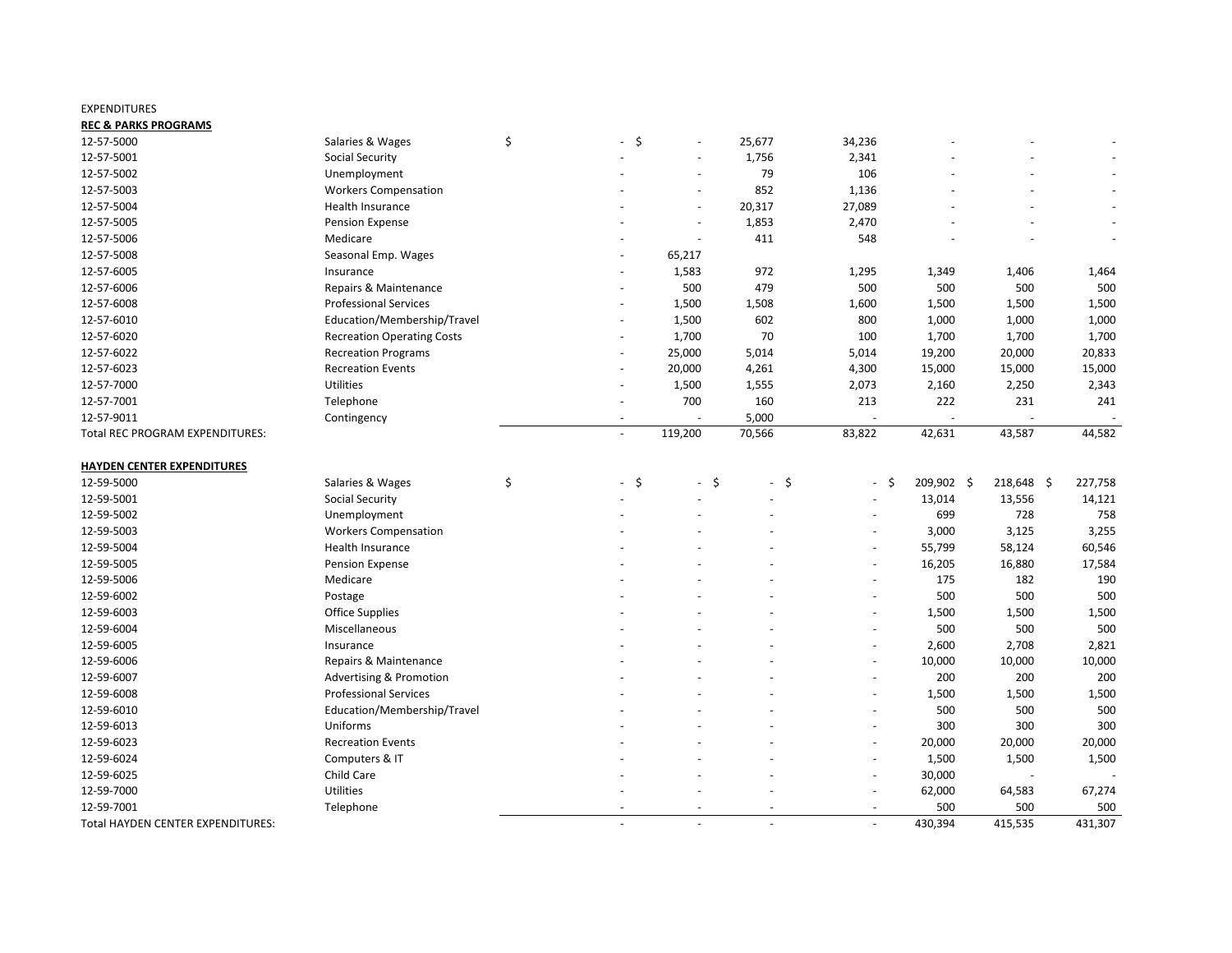# **OTHER FINANCING SOURCES (USES)**

| 12-70-5000                                | <b>Transfer to Debt Service</b> |  |                          | $\overline{\phantom{a}}$ |                | 100,000           | 100,000 | 100,000 |
|-------------------------------------------|---------------------------------|--|--------------------------|--------------------------|----------------|-------------------|---------|---------|
| <b>Total TRANSFER EXPENDITURES:</b>       |                                 |  | $\overline{\phantom{0}}$ | $\overline{\phantom{0}}$ |                | 100,000           | 100,000 | 100,000 |
| <b>RECREATION FUND Expenditure Total:</b> |                                 |  | 119,200                  | 70,566 \$                | 83,822         | $573,025$ \$      | 559,122 | 575,889 |
| Net Total RECREATION FUND:                |                                 |  | $-$                      | $(2,312)$ \$             | $\overline{0}$ | $275 \frac{2}{3}$ | 16,738  | 19,496  |
|                                           |                                 |  |                          |                          |                |                   |         |         |

| EGINNING<br><b>FUND</b><br>ANC                    |  | 2,101 | <b>2223</b><br>، ۲۰۰۰ - ۱۰۰۰ |     | $\sim$ | 17,014 |
|---------------------------------------------------|--|-------|------------------------------|-----|--------|--------|
| <b>ENDING</b><br><b>FUND</b><br>/\ I\I<br>1 M L . |  | 2.101 |                              | 275 | 17,014 | 36,510 |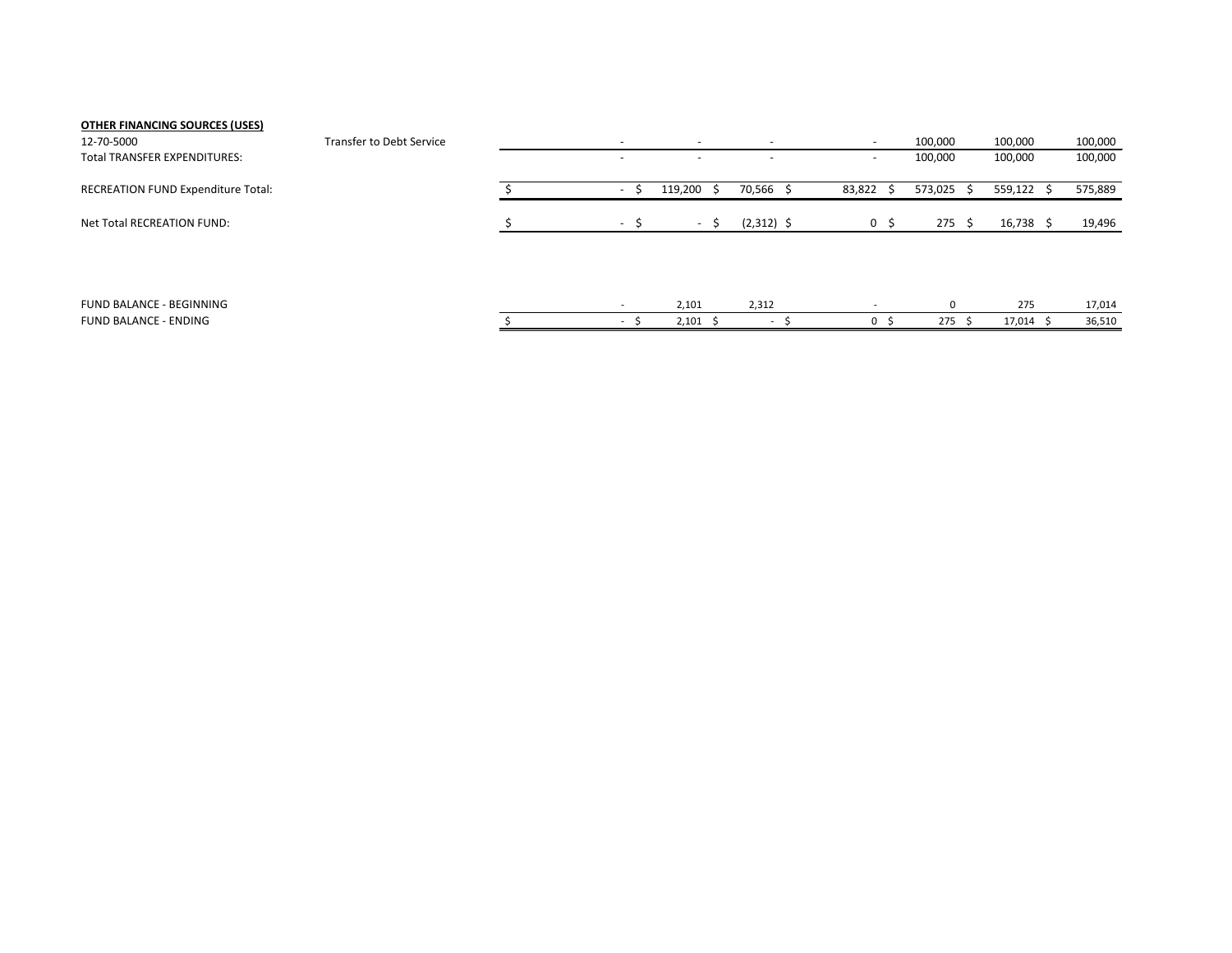# ECONOMIC DEVELOPMENT FUND

|                                                 |                                  | <b>ACTUAL</b> |                          |      | <b>BUDGET</b> |     | <b>ACTUAL</b>            | <b>PROJECTED</b>     |          | <b>PROPOSED</b>  |      | FORECASTED  |      | FORECASTED       |
|-------------------------------------------------|----------------------------------|---------------|--------------------------|------|---------------|-----|--------------------------|----------------------|----------|------------------|------|-------------|------|------------------|
| <b>ECONOMIC DEV. FUND REVENUE</b>               |                                  | 2019          |                          |      | 2020          |     | 9/30/2020                | 2020                 |          | 2021             |      | 2022        |      | 2023             |
| 11-36-4050                                      | Other Revenue                    | \$            | $\overline{\phantom{a}}$ | \$   | $1,000$ \$    |     | $\overline{\phantom{a}}$ | \$                   | -\$      | 17,800 \$        |      | 17,800 \$   |      | 17,800           |
| 11-36-4052                                      | Economic Dev. Grant Revenue      |               | $\overline{\phantom{a}}$ |      | 88,050        |     | 74,375                   | 74,375               |          | 40,000           |      | 40,000      |      | 40,000           |
| 11-36-4061                                      | <b>Economic Dev. Donations</b>   |               |                          |      | 40,000        |     |                          |                      |          |                  |      | 16,000      |      |                  |
| Total ECONOMIC DEV. FUND REVENUE:               |                                  |               | $\overline{\phantom{a}}$ |      | 129,050       |     | 74,375                   | 74,375               |          | 16,000<br>73,800 |      | 73,800      |      | 16,000<br>73,800 |
|                                                 |                                  |               |                          |      |               |     |                          |                      |          |                  |      |             |      |                  |
| <b>TRANSFERS</b>                                |                                  |               |                          |      |               |     |                          |                      |          |                  |      |             |      |                  |
| 11-39-6000                                      | Transfer from GF - Econ Dev      | \$            | $\overline{\phantom{a}}$ | -\$  | 64,000        | \$  | 100,630 \$               | 130,200 \$           |          |                  | - \$ |             | - \$ |                  |
| <b>Total TRANSFERS:</b>                         |                                  |               |                          |      | 64,000        |     | 100,630                  | 130,200              |          |                  |      |             |      |                  |
| <b>ECONOMIC DEVELOPMENT FUND Revenue Total:</b> |                                  | \$            | $\sim$                   | - \$ | 193,050       | \$  | 175,005 \$               | 204,575 \$           |          | 73,800 \$        |      | 73,800 \$   |      | 73,800           |
| <b>ECON DEVELOPMENT EXPENDITURES</b>            |                                  |               |                          |      |               |     |                          |                      |          |                  |      |             |      |                  |
| 11-55-5000                                      | Salaries & Wages                 | \$            |                          | \$   | $22,500$ \$   |     | $1,154$ \$               | $22,500$ \$          |          | $22,500$ \$      |      | $23,438$ \$ |      | 24,414           |
| 11-55-5001                                      | <b>Social Security</b>           |               |                          |      |               |     | 77                       | \$<br>153            | - Ş      | 459 \$           |      | 478 \$      |      | 498              |
| 11-55-5002                                      | Unemployment                     |               |                          |      |               |     | 3                        | \$<br>$\overline{7}$ | Ś        | $21 \quad $$     |      | $22 \div$   |      | 23               |
| 11-55-5005                                      | <b>Pension Expense</b>           |               |                          |      |               |     | 81                       | \$<br>$162 \div$     |          | 485 \$           |      | 505 \$      |      | 526              |
| 11-55-5006                                      | Medicare                         |               |                          |      |               |     | 18                       | \$<br>$36 \; \xi$    |          | $107 \div$       |      | $112 \div$  |      | 117              |
| 11-55-6000                                      | Travel                           |               |                          |      | 600           |     | 775                      | 850                  |          | 850              |      | 850         |      | 850              |
| 11-55-6004                                      | Miscellaneous                    |               |                          |      | 5,000         |     |                          | 500                  |          | 500              |      | 500         |      | 500              |
| 11-55-6008                                      | <b>Professional Services</b>     |               |                          |      |               |     |                          |                      |          | 2,500            |      | 2,500       |      | 2,500            |
| 11-55-6010                                      | Education/Membership             |               | $\overline{\phantom{a}}$ |      | 1,000         |     | 520                      | 700                  |          | 1,000            |      | 1,000       |      | 1,000            |
| 11-55-6011                                      | Memberships                      |               |                          |      |               |     | 185                      | 185                  |          |                  |      |             |      |                  |
| 11-55-6014                                      | <b>General Operating Expense</b> |               | $\overline{\phantom{a}}$ |      | 2,000         |     | 482                      | 200                  |          | 1,000            |      | 1,000       |      | 1,000            |
| 11-55-6015                                      | Marketing                        |               | $\overline{\phantom{a}}$ |      | 1,500         |     | 24                       | 1,500                |          | 2,000            |      | 2,000       |      | 2,000            |
| 11-55-7000                                      | <b>Utilties</b>                  |               |                          |      |               |     | 667                      | 1,143                |          | 1,191            |      | 1,241       |      | 1,292            |
| 11-55-7010                                      | Revolving Loan Fund/Grants       |               | $\overline{\phantom{a}}$ |      | 55,000        |     | 87,499                   | 145,000              |          | 15,000           |      | 15,000      |      | 15,000           |
| 11-55-8000                                      | Capital Project                  |               |                          |      | 103,050       |     | 31,639                   | 31,639               |          | 25,000           |      | 25,000      |      | 25,000           |
| Total ECON DEVELOPMENT EXPENDITURES:            |                                  | \$            |                          | - \$ | 190,650       | \$. | $123,123$ \$             | 204,575 \$           |          | $72,613$ \$      |      | 73,645 \$   |      | 74,720           |
|                                                 |                                  |               |                          |      |               |     |                          |                      |          |                  |      |             |      |                  |
| Net Total ECONOMIC DEVELOPMENT FUND:            |                                  |               |                          | $-5$ | $2,400$ \$    |     | $51,882$ \$              |                      | $0\,$ \$ | $1,187$ \$       |      | 155 \$      |      | (920)            |
| FUND BALANCE - BEGINNING                        |                                  |               |                          |      | 290.00        |     |                          |                      |          | 0.34             |      | 1,187.39    |      | 1,342.66         |
| <b>FUND BALANCE - ENDING</b>                    |                                  | S.            | $\sim 10^{-1}$           | \$   | $2,690.00$ \$ |     | 51,881.68 \$             | $0.34 \div$          |          | 1,187.39 \$      |      | 1,342.66 \$ |      | 423.15           |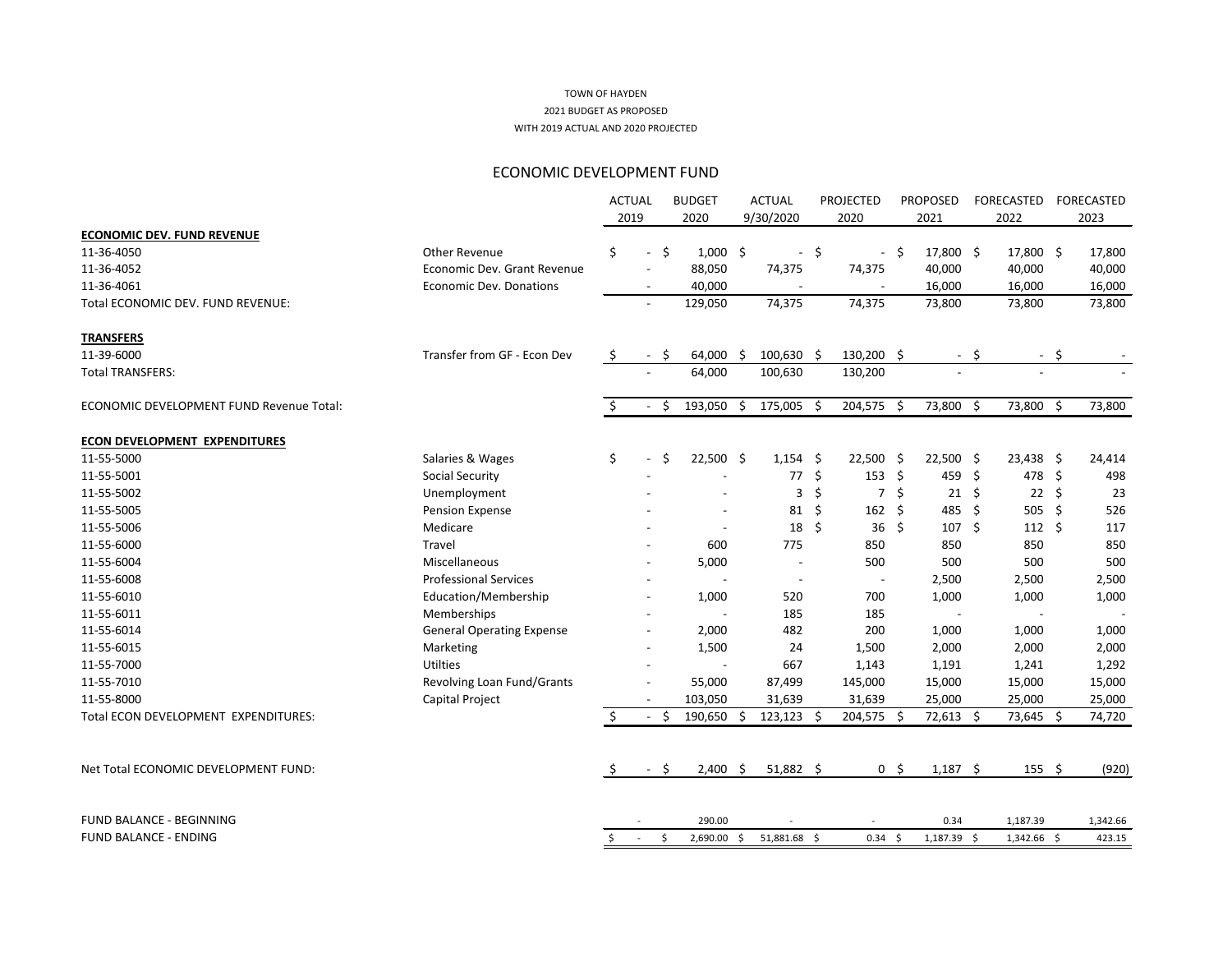|                                                   |                                  |     | <b>ACTUAL</b>   |      | <b>BUDGET</b>            |        | <b>ACTUAL</b> |        | <b>PROJECTED</b>         |        | <b>PROPOSED</b> |      | <b>FORECASTED</b> |        | <b>FORECASTED</b> |
|---------------------------------------------------|----------------------------------|-----|-----------------|------|--------------------------|--------|---------------|--------|--------------------------|--------|-----------------|------|-------------------|--------|-------------------|
|                                                   |                                  |     | 2019            |      | 2020                     |        | 9/30/2020     |        | 2020                     |        | 2021            |      | 2022              |        | 2023              |
| <b>MISCELLANEOUS REVENUES</b>                     |                                  |     |                 |      |                          |        |               |        |                          |        |                 |      |                   |        |                   |
| 64-36-4000                                        | <b>Transfer from Other Funds</b> | \$  |                 | $-5$ | 100,000 \$               |        |               | $-$ \$ | $\sim$                   | \$     | $\sim$          | -\$  |                   | $-$ \$ |                   |
| 64-36-4032                                        | Interest Income                  |     |                 |      | 250                      |        |               |        | 250                      |        | 250             |      | 250               |        | 250               |
| <b>Total MISCELLANEOUS REVENUES:</b>              |                                  |     |                 |      | 100,250                  |        |               |        | 250                      |        | 250             |      | 250               |        | 250               |
| <b>LOTTERY REVENUES</b>                           |                                  |     |                 |      |                          |        |               |        |                          |        |                 |      |                   |        |                   |
| 64-37-4000                                        | Lottery Proceeds                 | \$  | $22,053$ \$     |      | 19,500 \$                |        | $15,004$ \$   |        | 19,500 \$                |        | 19,700 \$       |      | 19,700 \$         |        | 19,700            |
| 64-37-4500                                        | Grants & Loan Proceed            |     |                 |      | 464,605                  |        |               |        |                          |        | 70,000          |      | 40,000            |        |                   |
| <b>Total LOTTERY REVENUES:</b>                    |                                  |     | 22,053          |      | 484,105                  |        | 15,004        |        | 19,500                   |        | 89,700          |      | 59,700            |        | 19,700            |
| <b>TRANSFERS</b>                                  |                                  |     |                 |      |                          |        |               |        |                          |        |                 |      |                   |        |                   |
| 64-39-6000                                        | <b>Transfer from GF</b>          |     | $85,417$ \$     |      | $250 \div$               |        |               | $-$ \$ |                          | $-$ \$ |                 | - \$ |                   | $-$ \$ |                   |
| <b>Total TRANSFERS:</b>                           |                                  |     | 85,417          |      | 250                      |        |               |        |                          |        |                 |      | $\sim$            |        |                   |
| <b>CONSERV. TRUST FUND EXPENSES</b>               |                                  |     |                 |      |                          |        |               |        |                          |        |                 |      |                   |        |                   |
| 64-46-8000                                        | Capital Improvement Project      | \$. | 442,658 \$      |      | 584,605 \$               |        |               | $-$ \$ |                          | $-5$   | 80,000 \$       |      | 50,000 \$         |        |                   |
| Total CONSERV. TRUST FUND EXPENSES:               |                                  |     | 442,658         |      | 584,605                  |        | $\sim$        |        | $\sim$                   |        | 80,000          |      | 50,000            |        |                   |
| <b>CONSERVATION TRUST FUND Revenue Total:</b>     |                                  |     | 107,470 \$      |      | 584,605 \$               |        | $15,004$ \$   |        | 19,750 \$                |        | 89,950 \$       |      | 59,950 \$         |        | 19,950            |
| <b>CONSERVATION TRUST FUND Expenditure Total:</b> |                                  |     | 442,658 \$      |      | 584,605 \$               |        |               | $-$ \$ |                          | $-5$   | 80,000 \$       |      | $50,000$ \$       |        |                   |
|                                                   |                                  |     |                 |      |                          |        |               |        |                          |        |                 |      |                   |        |                   |
| Net Total CONSERVATION TRUST FUND:                |                                  |     | $(335, 188)$ \$ |      |                          | $-$ \$ | $15,004$ \$   |        | 19,750 \$                |        | $9,950$ \$      |      | $9,950$ \$        |        | 19,950            |
| FUND BALANCE - BEGINNING                          |                                  |     | 335,187.90      |      | $\overline{\phantom{a}}$ |        |               |        | $\overline{\phantom{a}}$ |        | 19,750.00       |      | 29,700.00         |        | 39,650.00         |
| <b>FUND BALANCE - ENDING</b>                      |                                  |     |                 | Ś.   | $\overline{\phantom{a}}$ | \$     |               | \$     | 19,750.00                |        | 29,700.00       | Ŝ.   | 39,650.00 \$      |        | 59,600.00         |
|                                                   |                                  |     |                 |      |                          |        |               |        |                          |        |                 |      |                   |        |                   |

## CONSERVATION TRUST FUND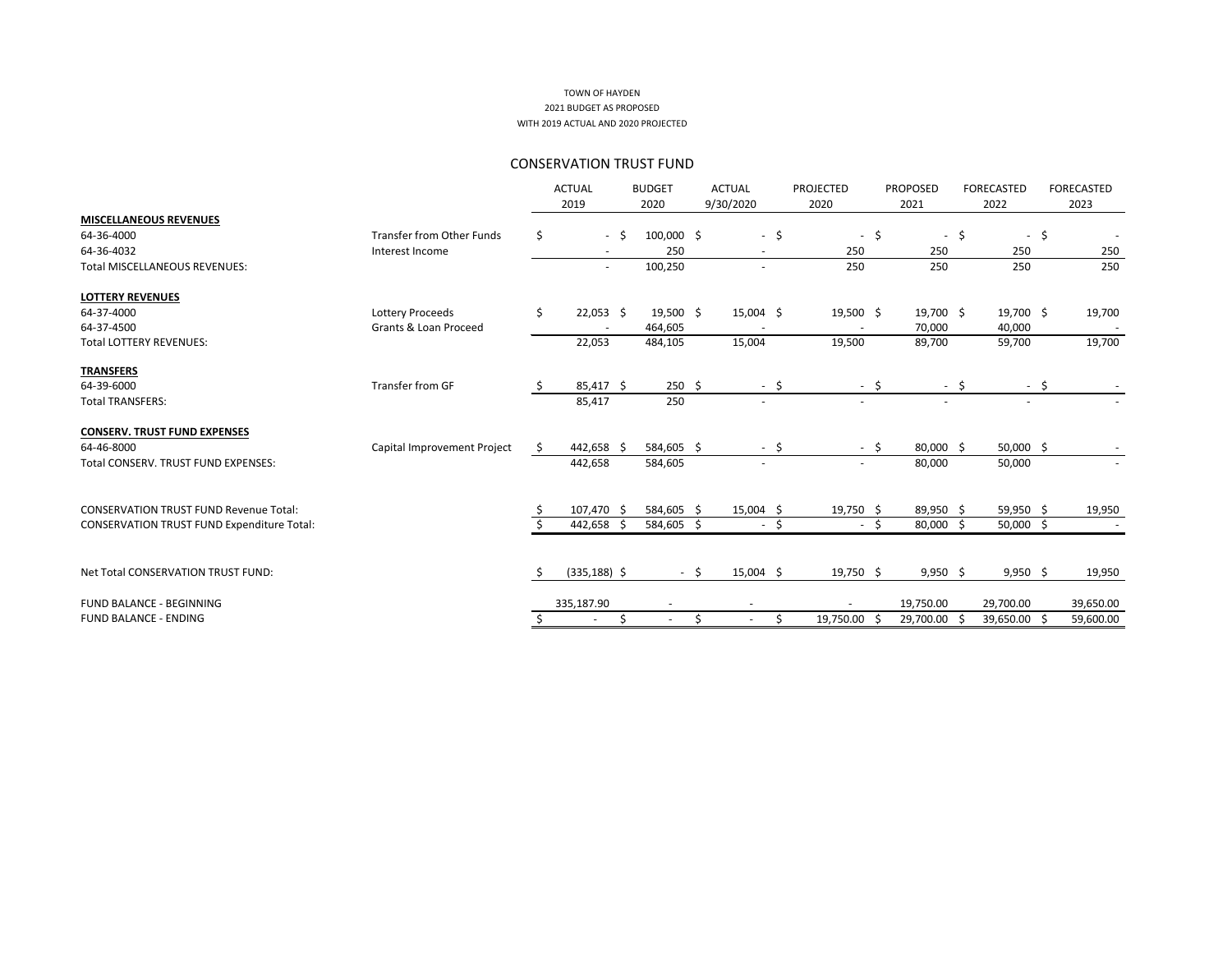#### 2021 BUDGET AS PROPOSED WITH 2019 ACTUAL AND 2020 PROJECTED TOWN OF HAYDEN

DEBT SERVICE FUND

|                                                 |                               | <b>ACTUAL</b>            | <b>BUDGET</b>               | <b>ACTUAL</b>                     | <b>PROJECTED</b> | <b>PROPOSED</b>                 | <b>FORECASTED</b> | <b>FORECASTED</b>            |
|-------------------------------------------------|-------------------------------|--------------------------|-----------------------------|-----------------------------------|------------------|---------------------------------|-------------------|------------------------------|
| <b>DEBT SERVICE FUND</b>                        |                               | 2019                     | 2020                        | 9/30/2020                         | 2020             | 2021                            | 2022              | 2023                         |
| PROPERTY TAX REVENUE                            |                               |                          |                             |                                   |                  |                                 |                   |                              |
| 30-31-4000                                      | <b>General Property Tax</b>   | \$331,911                | \$<br>382,237               | 365,572 \$<br>\$.                 | 382,237          | $$409,101$ \$                   | $426,147$ \$      | 443,903                      |
| <b>Total PROPERTY TAX REVENUE:</b>              |                               | 331,911                  | 382,237                     | 365,572                           | 382,237          | 409,101                         | 426,147           | 443,903                      |
| <b>SPECIFIC OWNERSHIP TAX REVENUE</b>           |                               |                          |                             |                                   |                  |                                 |                   |                              |
| 30-33-4010                                      | Specific Ownership Tax        | 22,535<br>Ş.             | $16,822$ \$<br><sub>S</sub> | $16,259$ \$                       | 21,679           | 21,898 \$<br>$\ddot{\varsigma}$ | 22,119            | $\ddot{\varsigma}$<br>22,343 |
| Total SPECIFIC OWNERSHIP TAX REVENUE:           |                               | 22,535                   | 16,822                      | 16,259                            | 21,679           | 21,898                          | 22,119            | 22,343                       |
| <b>MISCELLANEOUS REVENUES</b>                   |                               |                          |                             |                                   |                  |                                 |                   |                              |
| 30-36-4032                                      | Interest Income               | 1,154                    | $3,822$ \$<br>-S            | $1,138$ \$                        | 900              | $\zeta$<br>$1,000$ \$           | 1,000             | -\$<br>1,000                 |
| <b>Total MISCELLANEOUS REVENUES:</b>            |                               | 1,154                    | 3,822                       | 1,138                             | 900              | 1,000                           | 1,000             | 1,000                        |
| <b>TRANSFERS</b>                                |                               |                          |                             |                                   |                  |                                 |                   |                              |
| 30-39-6000                                      | <b>Transfer from GF</b>       | \$                       | $-$ \$                      | $-5$                              | $-5$             | $-$ \$<br>-\$                   |                   | $-$ \$                       |
| 30-39-6002                                      | <b>Transfer from Rec Fund</b> | $\overline{\phantom{a}}$ | $\overline{\phantom{a}}$    | $\overline{\phantom{a}}$          | $\sim$           | 100,000                         | 100,000           | 100,000                      |
| <b>Total TRANSFERS:</b>                         |                               | $\overline{\phantom{a}}$ | $\overline{\phantom{a}}$    | $\overline{\phantom{a}}$          | $\blacksquare$   | 100,000                         | 100,000           | 100,000                      |
| <b>DEBT SERVICE Revenue Total:</b>              |                               |                          |                             | $$355,600 \$402,881 \$382,969 \$$ |                  | 404,816 \$531,999 \$            | 549,266 \$        | 567,246                      |
| <b>DEBT SERVICE EXPENSE</b>                     |                               |                          |                             |                                   |                  |                                 |                   |                              |
| 30-61-6012                                      | Treasurer Fee Exp.            | $6,757$ \$<br>S.         | $7,645$ \$                  | $7,359$ \$                        | 7,645            | $\zeta$<br>$8,182$ \$           | $8,523$ \$        | 8,878                        |
| 30-61-8002                                      | G.O. Principal                | 200,000                  | 210,000                     | 250                               | 210,000          | 215,000                         | 220,000           | 230,000                      |
| 30-61-8003                                      | G.O. Interest                 | 106,836                  | 100,696                     | 50,348                            | 100,696          | 94,249                          | 90,696            | 80,895                       |
|                                                 | Revenue Principle             |                          |                             |                                   |                  | 49,850                          | 51,100            | 52,380                       |
| 30-61-8004                                      | Revenue Interest              |                          |                             |                                   |                  | 50,143                          | 48,896            | 47,618                       |
| 30-61-9010                                      | Contingency                   |                          |                             |                                   |                  |                                 |                   |                              |
| <b>Total DEBT SERVICE EXPENSE:</b>              |                               | 313,593                  | 318,341                     | 57,957                            | 318,341          | 417,424                         | 419,215           | 419,771                      |
| 2018 G.O. BONDS DEBT SERVICE Expenditure Total: |                               |                          | $$313,593 \$318,341 \$$     | $57,957$ \$                       |                  | $318,341 \div 417,424 \div$     | $419,215$ \$      | 419,771                      |
| Net Total 2018 G.O. BONDS DEBT SERVICE:         |                               | 42,006 \$<br>S.          |                             | 84,540 \$ 325,012 \$              |                  | 86,475 \$114,575 \$             | $130,051$ \$      | 147,475                      |
| FUND BALANCE - BEGINNING                        |                               | 30,667                   | 71,624                      | 72,673                            | 72,673           | 159,148                         | 273,723           | 403,774                      |
| <b>FUND BALANCE - ENDING</b>                    |                               | 72,673<br>S.             | $$156,164$ \$               | 397,685 \$                        |                  | 159,148 \$ 273,723 \$           | 403,774 \$        | 551,249                      |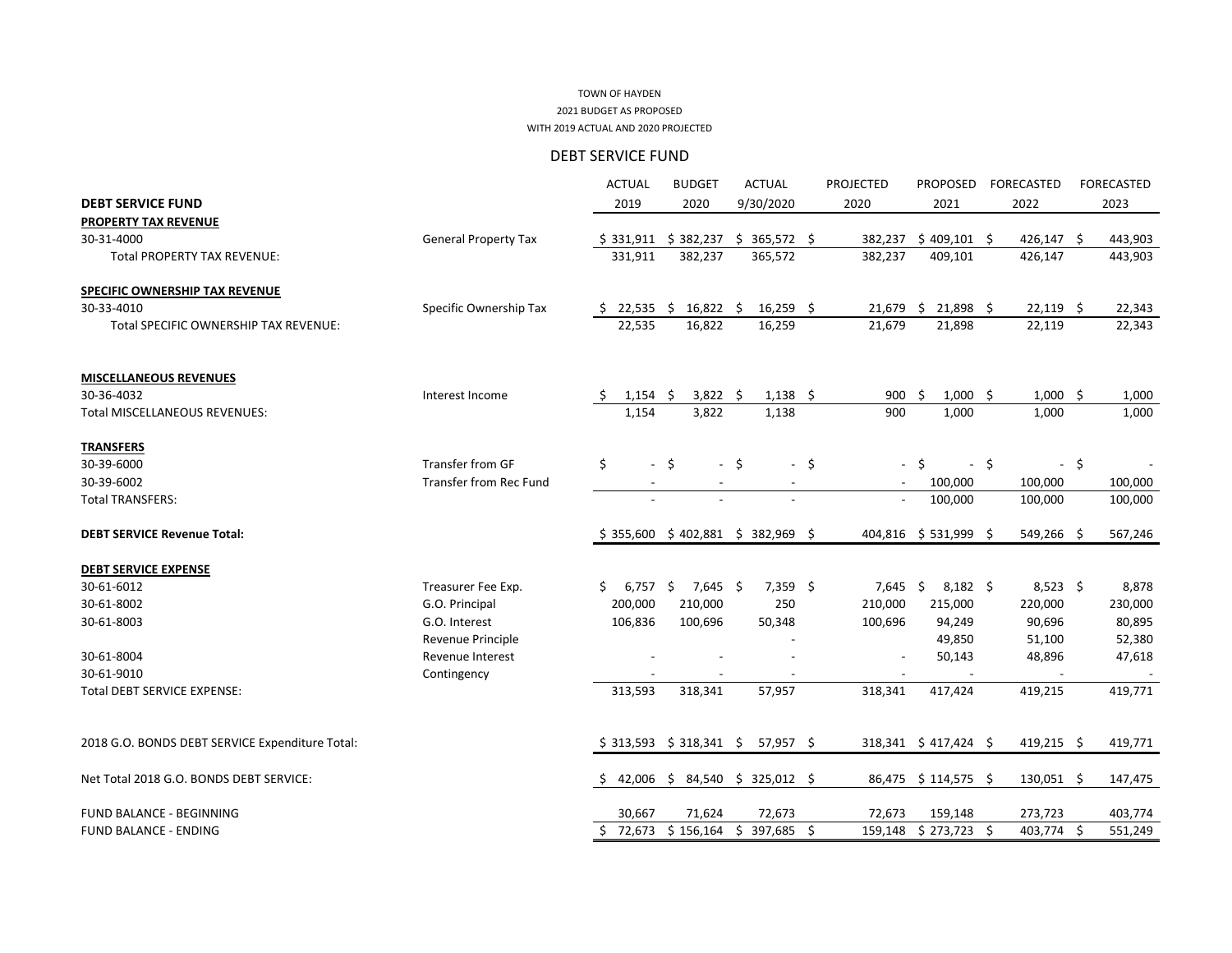## INTERGOVERNMENTAL SERVICE FUND

|                                                   |                                | <b>ACTUAL</b>            | <b>BUDGET</b> | <b>ACTUAL</b>                  | <b>PROJECTED</b>  |                          | <b>PROPOSED</b>  |              | <b>FORECASTED</b> | FORECASTED |
|---------------------------------------------------|--------------------------------|--------------------------|---------------|--------------------------------|-------------------|--------------------------|------------------|--------------|-------------------|------------|
|                                                   |                                | 2019                     | 2020          | 9/30/2020                      | 2020              |                          | 2021             |              | 2022              | 2023       |
| <b>INTERGOVERNMENTAL REVENUES</b>                 |                                |                          |               |                                |                   |                          |                  |              |                   |            |
| 52-30-4402                                        | <b>Equipment Lease</b>         | \$77,500                 | 64,000<br>S.  | \$.<br>48,000                  | $64,000$ \$<br>-S |                          | $64,000$ \$      |              | 75,000 \$         | 75,000     |
| 52-30-4500                                        | Sale of Equipment              | $\overline{\phantom{a}}$ | 60,000        | 80,000                         | 80,000            |                          | 14,000           |              | 20,000            | 20,000     |
|                                                   | <b>Grant Funding</b>           |                          |               |                                |                   |                          | 75,000           |              |                   |            |
| Total INTERGOVERNMENTAL REVENUES:                 |                                | 77,500                   | 124,000       | 128,000                        | 144,000           |                          | 153,000          |              | 95,000            | 95,000     |
| <b>INTERGOVERNMENTAL EXPENDITURES</b>             |                                |                          |               |                                |                   |                          |                  |              |                   |            |
| 52-40-6006                                        | <b>Repairs and Maintenance</b> | \$10,791                 | 15,000<br>S.  | \$<br>$\overline{\phantom{0}}$ | \$                | $\overline{\phantom{0}}$ | $12,000 \quad $$ |              | $12,000$ \$       | 12,000     |
| 52-40-9000                                        | <b>Equipment Replacement</b>   | 38,592                   | 80,000        | 50,000                         | 50,000            |                          | 95,000           |              | 55,000            | 55,000     |
| 52-40-9025                                        | Lease-Purchase                 |                          |               |                                |                   |                          | 50,000           |              | 50,000            | 50,000     |
| Total INTERGOVERNMENTAL EXPENDITURES:             |                                | 49,382                   | 95,000        | 50,000                         | 50,000            |                          | 157,000          |              | 117,000           | 117,000    |
| INTERGOVERNMENTAL SERVICE FUND Revenue Total:     |                                | \$77,500                 | \$124,000     | \$128,000                      | 144,000           | S                        | 153,000          | <sub>S</sub> | 95,000            | 95,000     |
| INTERGOVERNMENTAL SERVICE FUND Expenditure Total: |                                | \$49,382                 | 95,000<br>\$  | 50,000<br>\$.                  | 50,000            | \$.                      | 157,000          |              | 117,000           | 117,000    |
| Net Total INTERGOVERNMENTAL SERVICE FUND:         |                                | $$28,118$ \$             | 29,000        | 78,000<br>\$.                  | $94,000$ \$<br>S. |                          | $(4,000)$ \$     |              | $(22,000)$ \$     | (22,000)   |
| FUND BALANCE - BEGINNING                          |                                |                          | 84,344        | 91,962                         | 91,962            |                          | 185,962          |              | 181,962           | 159,962    |
| <b>FUND BALANCE - ENDING</b>                      |                                | \$91,962                 | \$113,344     | \$169,962                      | 185,962           |                          | 181,962          |              | 159,962           | 137,962    |